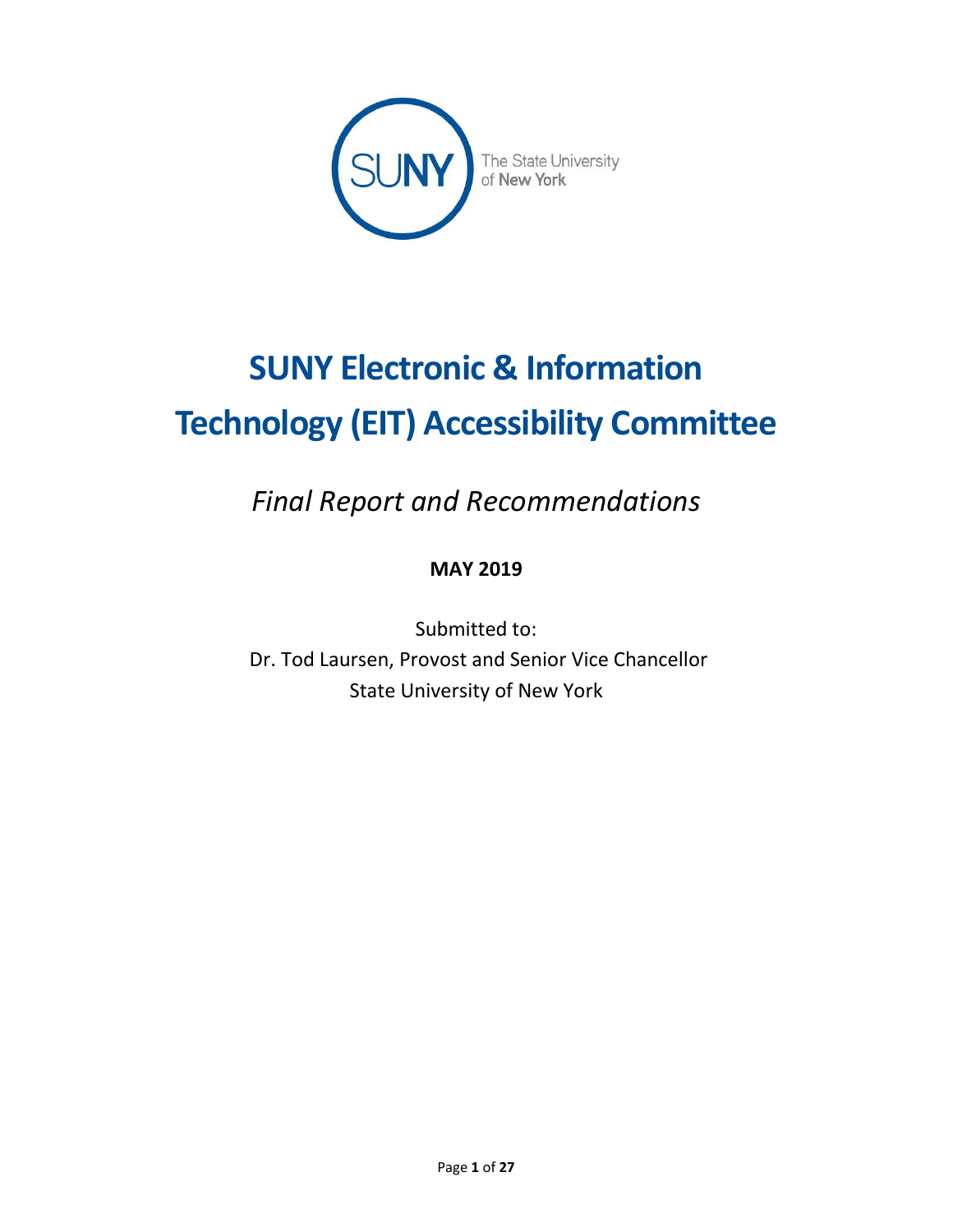| <b>Committee Charge</b>                                                 |
|-------------------------------------------------------------------------|
| <b>Committee's Guiding Principles</b>                                   |
| <b>Designated Subcommittees</b>                                         |
|                                                                         |
| Why EIT Accessibility is Important                                      |
|                                                                         |
| <b>EIT Accessibility of System Administration and Campus Websites</b>   |
| <b>Forward-thinking Philosophies and Practices across SUNY Campuses</b> |
| 6                                                                       |
| <b>Relevant EIT Regulations, Laws, and Guidance</b>                     |
| <b>National EIT Accessibility Efforts</b>                               |
|                                                                         |
| <b>Overview of Recommendations</b><br>А.                                |
| <b>Recommendation Guidelines</b><br>В.                                  |
| <b>Recommended Standards</b><br>C.                                      |
| 1. Web Accessibility Standards (WAS)                                    |
| 2. Digital Content Accessibility Standards (DCAS)                       |
| 3. Classroom Accessibility Standards (CAS)                              |
| <b>Library Accessibility Guidelines (LAG)</b><br>4.                     |
| 5. Procurement Accessibility Conformance Standards (PACS)               |
|                                                                         |
|                                                                         |
|                                                                         |
|                                                                         |

# **TABLE OF CONTENTS**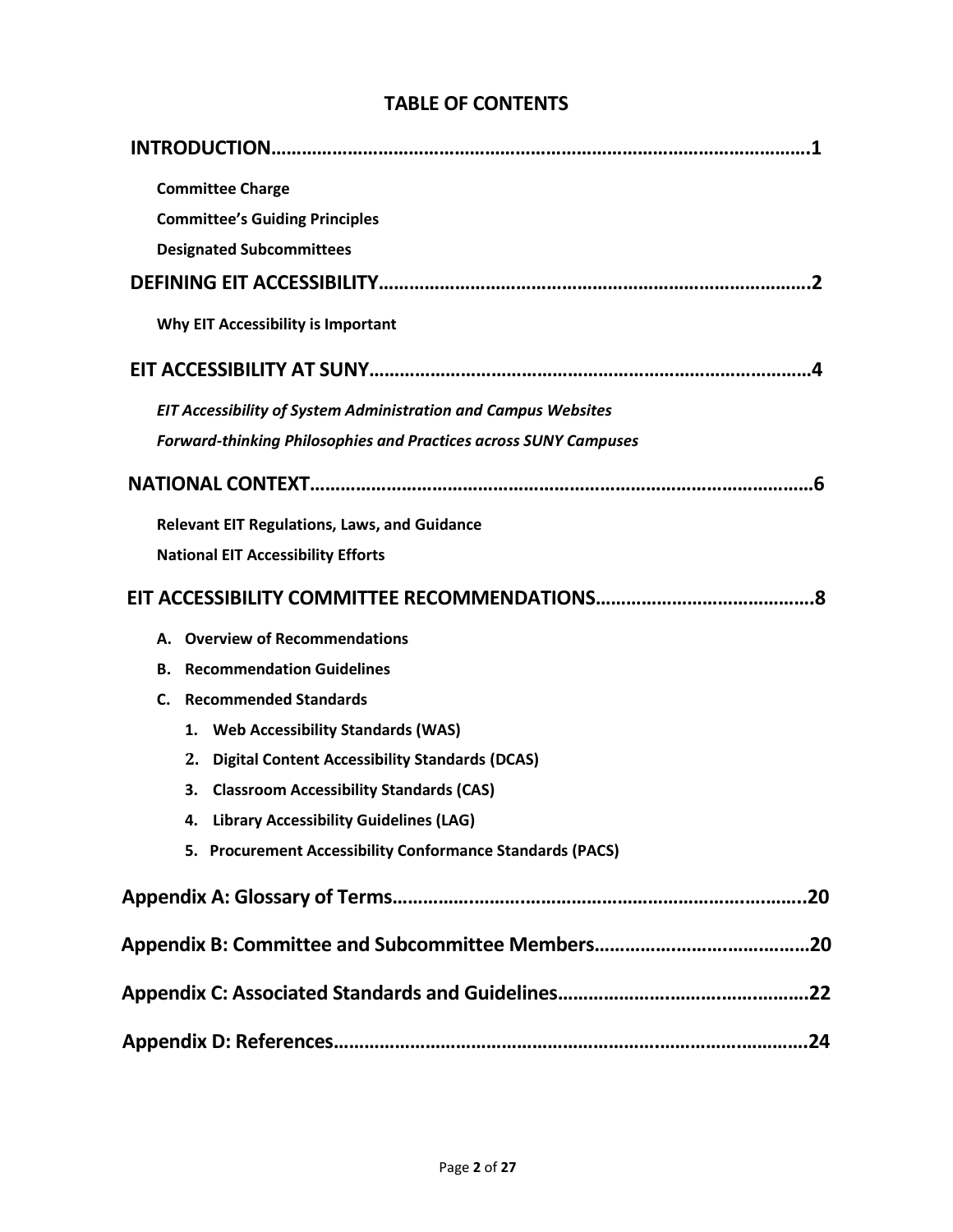# **INTRODUCTION**

SUNY colleges and universities increasingly utilize technology to facilitate everything from recruitment to instruction. Consistent with its long-standing commitment to diversity and inclusion, SUNY recognizes the growing responsibilities associated with this reliance on technology to assure that individuals with disabilities and individuals who are temporarily disabled have equitable access to electronic information resources. This is particularly relevant to decisions around purchasing and creating digital content, software, and hardware with the focus rightly placed on universal design, allowing all individuals to engage.

To that end, SUNY Interim Provost Grace Wang convened the **SUNY Electronic & Information Technology (EIT) Accessibility Committee** in November 2017, chaired by Nazely Kurkjian, SUNY System Coordinator of Disability, Diversity, and Nontraditional Student Services. The EIT Committee was comprised of representatives from various campuses sectors, including knowledge experts from Information Technology, Library Services, Disability and Accessibility Services, Instructional and Educational Technology, and Centers for Learning and Teaching. Representatives from SUNY System Administration, including University-wide Procurement, Office of General Counsel, Office of University Life, Design and Printing, Diversity, Equity and Inclusion, Open SUNY and the Center for Professional Development supported the Committee's work (membership listed in Appendix B).

#### *Committee Charge*

The EIT Accessibility Committee's charge was to:

*Develop a systematic approach to maintaining accessible electronic environments for campus community members with disabilities. The EIT Accessibility Committee will devise a SUNY-wide policy and coordinate necessary support activities. Accordingly, the EIT Accessibility Committee will provide guidance for SUNY campuses covering technical standards, roles and responsibilities; establish protocols for new and existing content and technologies, accessible technology acquisitions, and methods for training relevant campus constituents. Policy and guidance recommendations will be presented to the SUNY Board of Trustees.*

#### *Committee's Guiding Principles*

From the start, the EIT Accessibility Committee recognized that systematically addressing Electronic Information Accessibility had the potential to:

- promote a more inclusive and welcoming digital environment, particularly for individuals with disabilities;
- enable campuses to address EIT accessibility barriers;
- reduce exposure to the types of legal risks made evident by recent Office of Civil Rights filings;
- empower college students with disabilities to persist and complete their educational goals, due to an accessible EIT infrastructure; and
- leverage the power of SUNY to influence third party vendors to conform to technical accessibility standards.

These are all efforts that support SUNY's goal to be the most inclusive system of higher education in the country.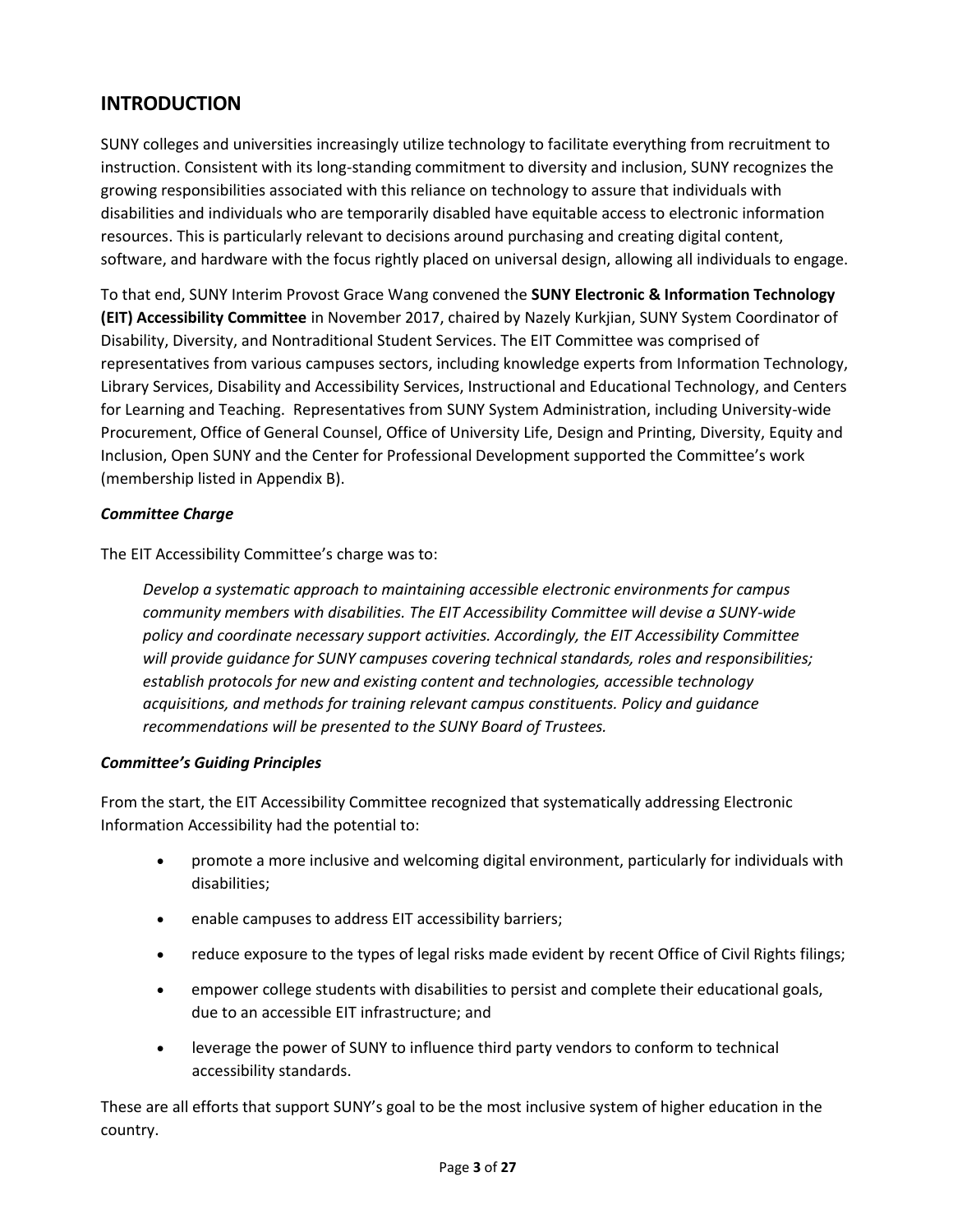## *Designated Subcommittees*

Given that the scope of EIT Accessibility is far-reaching, five subcommittees were established to address core EIT areas deemed by the EIT Accessibility Committee as having the greatest impact, specifically: web development, digital content, procurement, classroom technologies, and libraries.

- The Web Development Subcommittee was led by Mark Greenfield Web Accessibility Officer, University at Buffalo. The subcommittee was charged with developing standards and best practices for web development, design, and functional testing.
- The Digital Content Subcommittee was led by Gabriella Vasta Coordinator of Access & Equity Services, SUNY Delhi. The subcommittee was charged with developing standards and techniques for creating and adopting digital content.
- The Procurement Subcommittee was led by Nazely Kurkjian Coordinator of Disability, Diversity & Nontraditional Student Services, SUNY System Administration. The subcommittee was charged with addressing accessibility as a requirement within the procurement process.
- The Classroom Technologies Subcommittee was led by Andrew Tucci Director of Educational Communications, Binghamton University. The subcommittee was charged with outlining accessibility criteria for renovating or building classroom and public spaces.
- The Libraries Subcommittee was led by Katherine Bertel Outreach & Engagement Librarian, Buffalo State College. The subcommittee was charged with identifying accessibility best practices of core library functions.

This report summarizes the work of the EIT Accessibility Committee and its subcommittees and outlines its key recommendations.

As explained herein, several System-wide programs and a number of individual campuses have already made important strides to support universal design. That work helped to inform this report and the recommendations of the EIT Accessibility Committee. The Committee was further informed by a review of national best practices and study of relevant laws and promulgated guidelines.

The Committee notes that as the University works together to foster EIT accessibility, individuals with and without disabilities will benefit. It is hoped that new conversations about the importance of accessibility will broaden points of view and lead to innovative solutions that enhance the overall campus experience for all.

# **DEFINING EIT ACCESSIBILITY**

The term 'Electronic and Information Technology Accessibility' stems from Section 508 of the Rehabilitation Act, a set of technical standards established to address accessibility to functional capabilities of various types of technologies. Section 508 standards apply to federal government agencies when they develop, procure, maintain, or use electronic and information technology.

For the purposes of the EIT Accessibility Committee's work and the context of this report, 'Electronic and Information Technologies' refers to information technology and any equipment or interconnected system or subsystem of equipment that is used in the creation, conversion, or duplication of data or information. EIT includes, but is not limited to, information resources such as the internet and intranet websites, content delivered in digital form, search engines and databases, learning management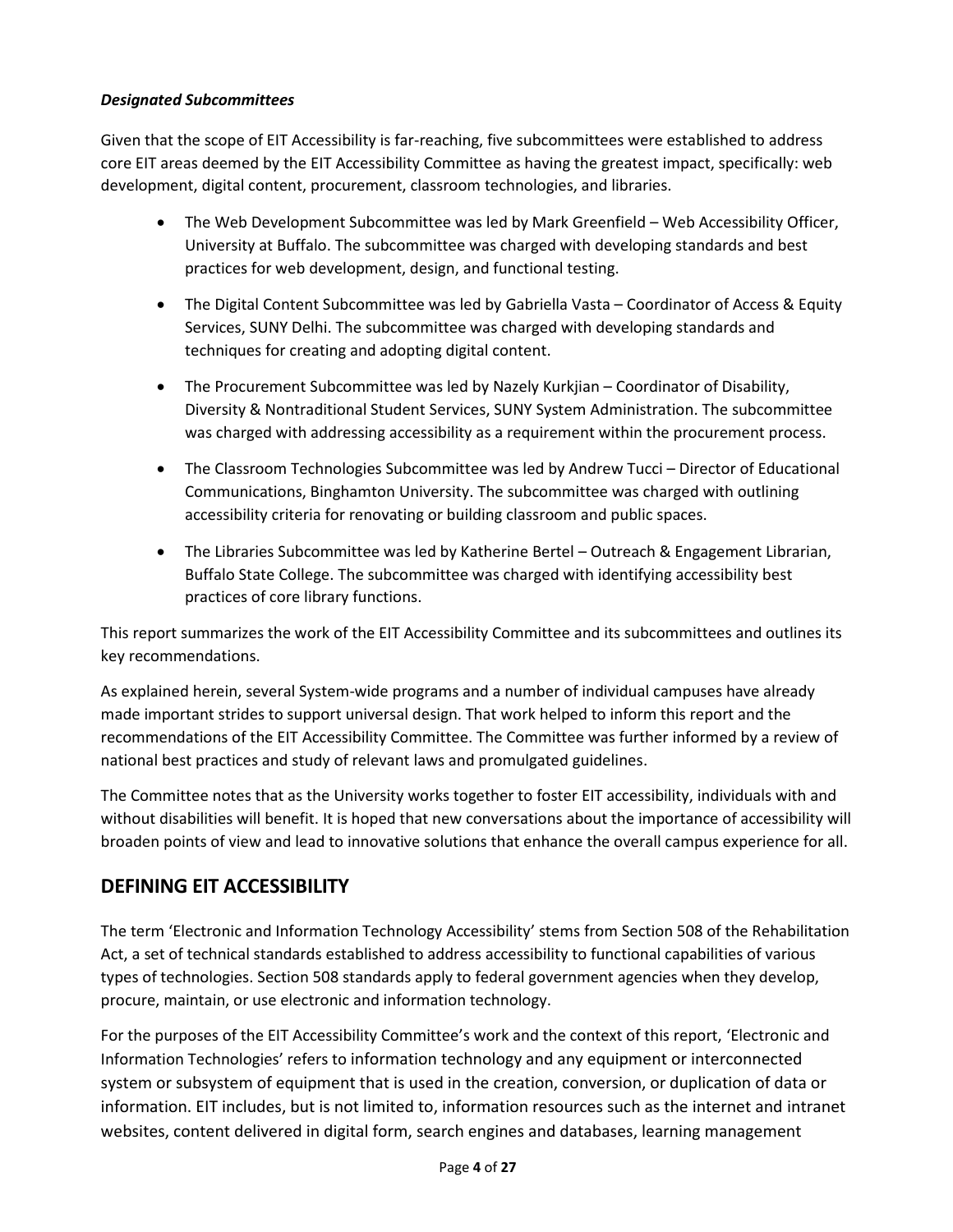systems, classroom technologies; web, computer, and mobile-based applications allowing for interaction between software and users; and services employing information technology and telecommunications equipment.

"Accessible" means, in the case of a program or activity, readily usable by a particular individual, with or without alternate formats; in the case of the web and electronic resources, this report refers to accessibility with or without the use of assistive technology.

"EIT Accessibility" is the practice of sustaining electronic and information technology environments that enable individuals to acquire information, engage in interactions, and enjoy services regardless of whether or not they have a disability. Examples include closed captions on videos, text descriptions for website images (alt text), and text-renderable (searchable) documents.

## *Why EIT Accessibility is Important*

SUNY colleges and universities are consistently attracting and enrolling students with disabilities (NYSED, 2H-2 Survey). As detailed in SUNY's 2017 Diversity, Equity and Inclusion Data Brief, aggregate data reported by SUNY campuses to the New York State Education Department (NYSED) on the 2016 NYSED 2H-2 survey*, Enrollment of College Students with Disabilities*, show that over 24,000 unique students have reported to their campus that they have some type of disability. The self-identification of employees with disabilities at SUNY has also increased.

Additionally, there are likely more students and staff who have opted not to identify and others who, due to injury or life circumstance temporarily have a disability that impacts access to and navigation of electronic information resources. Over the last several years, SUNY has surveyed incoming students, postadmission, to request voluntary information, such as whether or not students self-report having one or more disabilities. More students self-identify as having a disability through this survey than actually selfreport on the individual campuses (Student Information Survey, spring 2018). This makes it even more imperative that digital environments are created and maintained accessibly from the beginning.

Although students with disabilities are entering higher education in greater numbers, high school graduates with disabilities complete a college degree at a significantly lower rate when compared to their nondisabled peers (National Council on Disability Briefing Paper, 2015). According to Cornell University's Yang-Tan Institute (2016), in New York State, 18% of New Yorkers aged 21 – 64 years old with disabilities have achieved educational attainment of a Bachelor's degree or higher compared to 39% of New Yorkers without disabilities. This demonstrates an educational attainment equity issue. Improved services and supports to establish accessible learning environments will reduce achievement gaps for individuals with disabilities in New York.

EDUCAUSE, a nonprofit association that helps higher education elevate the impact of IT, has identified Accessibility and Universal Design – educating the community in effective practices and course designs that are accessible by everyone – as a key issue in teaching and learning.

EIT Accessibility offers extensive pedagogical benefits for people with and without disabilities. It leverages the principles of Usability and *Universal Design for Learning*, which emphasize the importance of meeting the needs of all learners.

These theoretical frameworks focus on optimizing possibilities instead of merely neutralizing disabilities. They are more proactive and promote user independence. Universal Design considers the user experience and assures conformance to accessibility standards. Users have reported that video accessibility has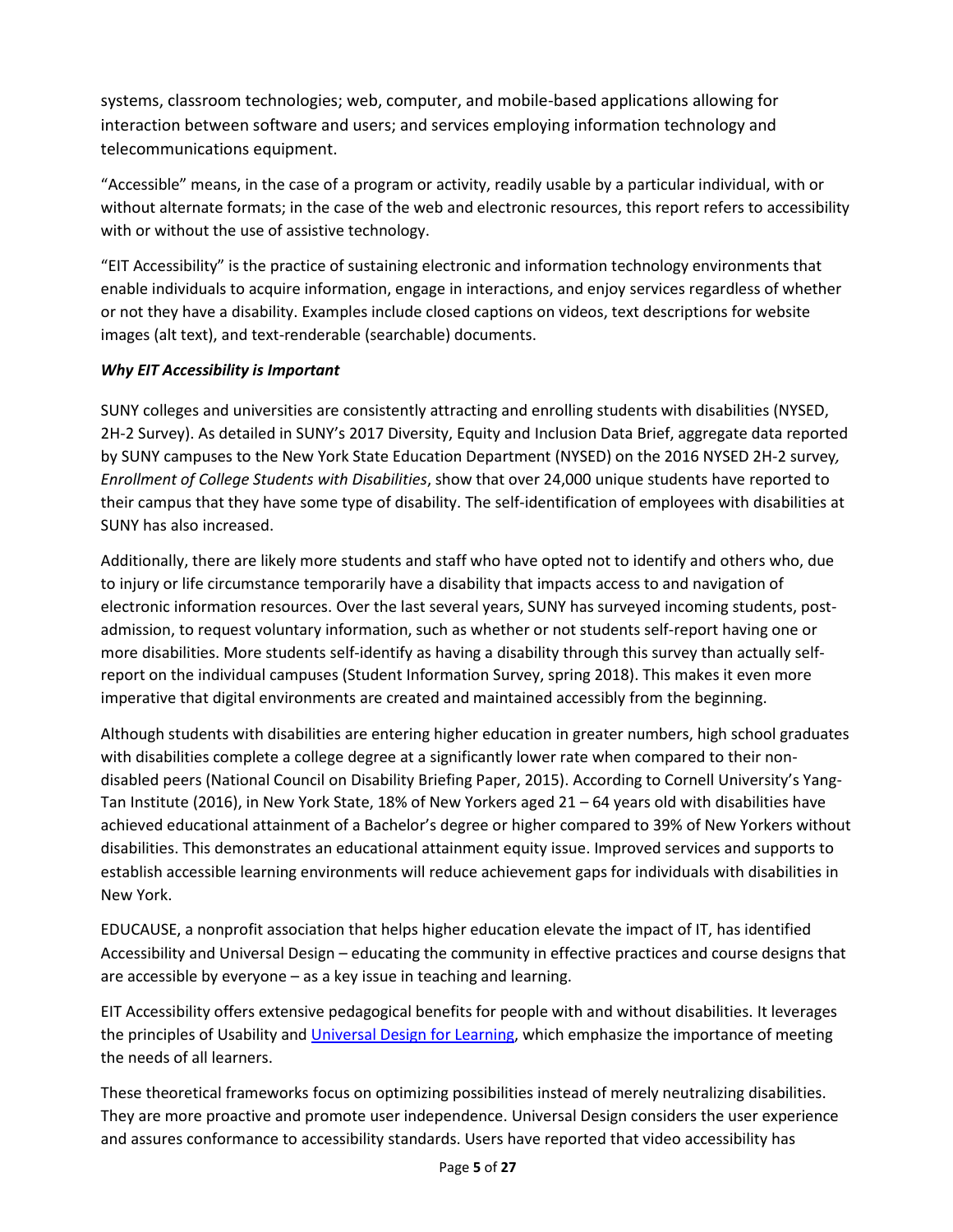demonstrated improved comprehension of information, indexing and searching capabilities, accessibility for English as a Second Language persons, and offers greater flexibility for all users (Dallas, Long & McCarthy, 2016).

# **EIT ACCESSIBILITY AT SUNY**

The System Office of the Provost has awarded numerous campuses with Innovative Instruction Technology Grants (IITG) to advance accessibility awareness and inclusive, engaging practices. The SUNY Faculty Advisory Council on Teaching and Technology (FACT<sup>2</sup>), advisory to the System Provost, also committed to furthering the importance of accessibility, specifically in the virtual classroom. The System Center for Professional Development has offered courses and workshops regarding accessibility. The following projects highlight SUNY's efforts:

- Innovative Instruction Technology Grants
	- The Necessity of Accessibility Online (Alfred State College)
	- An Open SUNY Access MOOC for Faculty and Staff Development: Creating Online Courses that Provide Access for All (Empire State College and Buffalo State College)
	- Utilizing Assistive Technology and a Student-driven Universal Design Methodology to Improve Course Accessibility, Classroom Inclusivity and Student Engagement (SUNY Oneonta)
- Faculty Advisory Council on Teaching and Technology (FACT<sup>2</sup>)
	- [Accessibility: Designing and Teaching Courses for All Learners](https://www.canvas.net/courses/5302/enrollment/new) (MOOC)
	- [Accessibility Symposium](https://commons.suny.edu/fact2/fact2-accessibility-symposium-recordings/)
- Open SUNY
	- The [Open SUNY Course Quality Review Rubric](http://oscqr.org/) (OSCQR) was adopted by the Online Learning Consortium (OLC) as part of their suite of nationally recognized and nationally endorsed scorecards for quality assurance in online learning. It includes accessibility criteria for course design and development.
	- The purchase and inclusion of the Ally tool in Blackboard as part of SUNY's LMS contract. As of fall 2018, 32 campuses have signed on and began to implement Ally, a tool designed to increase awareness of accessibility within courses and provide students an opportunity to convert course materials into a preferred format (e.g., audio, electronic braille).
- Other
	- The **SUNY Open Education Resources** (OER) Initiative is proactively addressing open instructional content accessibility.
	- Open SUNY and the SUNY Center for Professional Development have worked with vendors to negotiate discounted pricing for SUNY campuses for critical accessibility tools and services, including closed captioning, live captioning and text to speech solutions. The goal of which is to provide cost effective solutions in order to sustain digital accessibility and promote independent access. Further, once campuses have identified quality vendors, we are in a unique position to install university-wide agreements in hopes of obtaining better pricing and to facilitate the procurement of accessibility tools for SUNY campuses.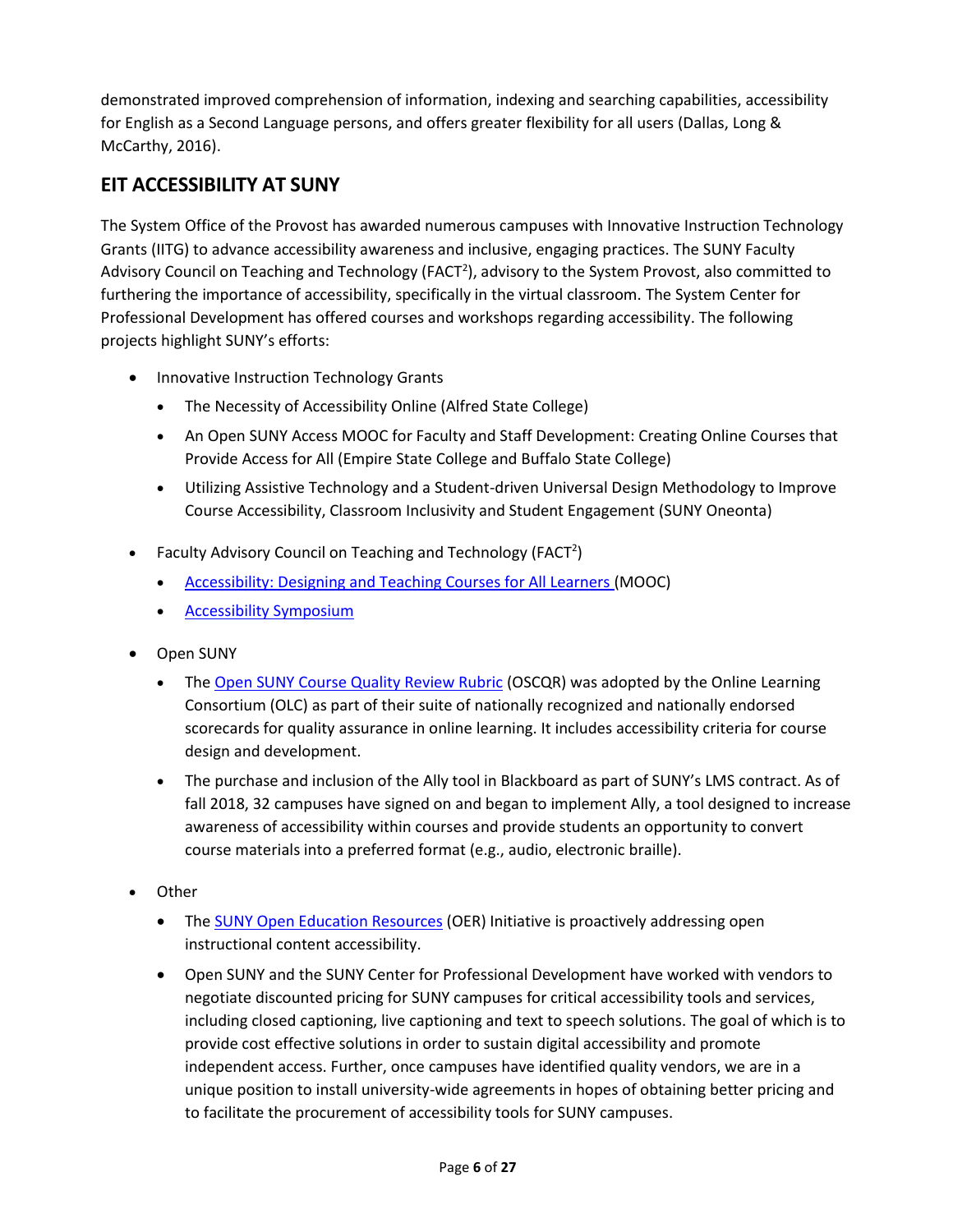• The [SUNY Information Technology Exchange Center](http://www.itec.suny.edu/) (ITEC) established an accessibility pilot with a third party vendor to help campuses sustain accessible video content.

## **EIT Accessibility of System Administration and Campus Websites**

An initial review of SUNY System Administration and individual SUNY campus websites show broad variation. Some campuses include EIT accessibility in broader web content policies. Specifically, 34 campuses (22 state-operated Campuses and 12 community colleges) and SUNY Administration have disability or accessibility-related information available from the main website. Links on campus websites routinely lead users to Notices of ADA Obligations, Web Accessibility Commitment Statements and/or Policy, and several link to the Campus Disability Services Office web pages. Numerous campuses also have web pages dedicated to support faculty and staff in designing, locating, and monitoring accessible content. There are existing campus websites that do not currently address web or EIT accessibility.

## **Forward-thinking Philosophies and Practices across SUNY Campuses**

A number of examples of campuses embracing a shared responsibility for accessibility were also identified. Inclusion efforts are supported by faculty and staff across divisions and departments.

- SUNY New Paltz has a collective effort between Information Technology, Marketing & Communications, and Instructional Technology. Together, they share responsibilities to support the campus community in promoting accessible digital environments. IT offers general training sessions, Instructional Designers offer remediation drop-in hours, and provide additional one-onone training is available.
- Mechanisms for easily ensuring accessibility. For example, Mohawk Valley Community College has automated website testing; Onondaga Community College uses a product called SensusAccess, which translates documents into a number of different accessible formats; and, Buffalo State has a setup within their video management system for faculty to have one-click access to submitting videos for closed captioning.

Campuses have established Working Groups to improve on existing accessibility efforts and further quality assurance.

- SUNY Cortland has a Technology Accessibility Advisory Council, chaired by their Chief Information Officer.
- Columbia Greene Community College recently formed a Website Committee.
- SUNY Geneseo has a committee addressing website accessibility.

Campuses offer a wide range of professional development to support digital accessibility.

- Buffalo State College and Empire State College created a free Massive Open Online Course titled [Accessibility: Designing and Teaching Courses for All Learners.](https://www.canvas.net/courses/5302/enrollment/new) This course is offered in asynchronous and synchronous modes.
- SUNY Delhi's Access & Equity Office offers two courses related to supporting students with disabilities and access in the digital age.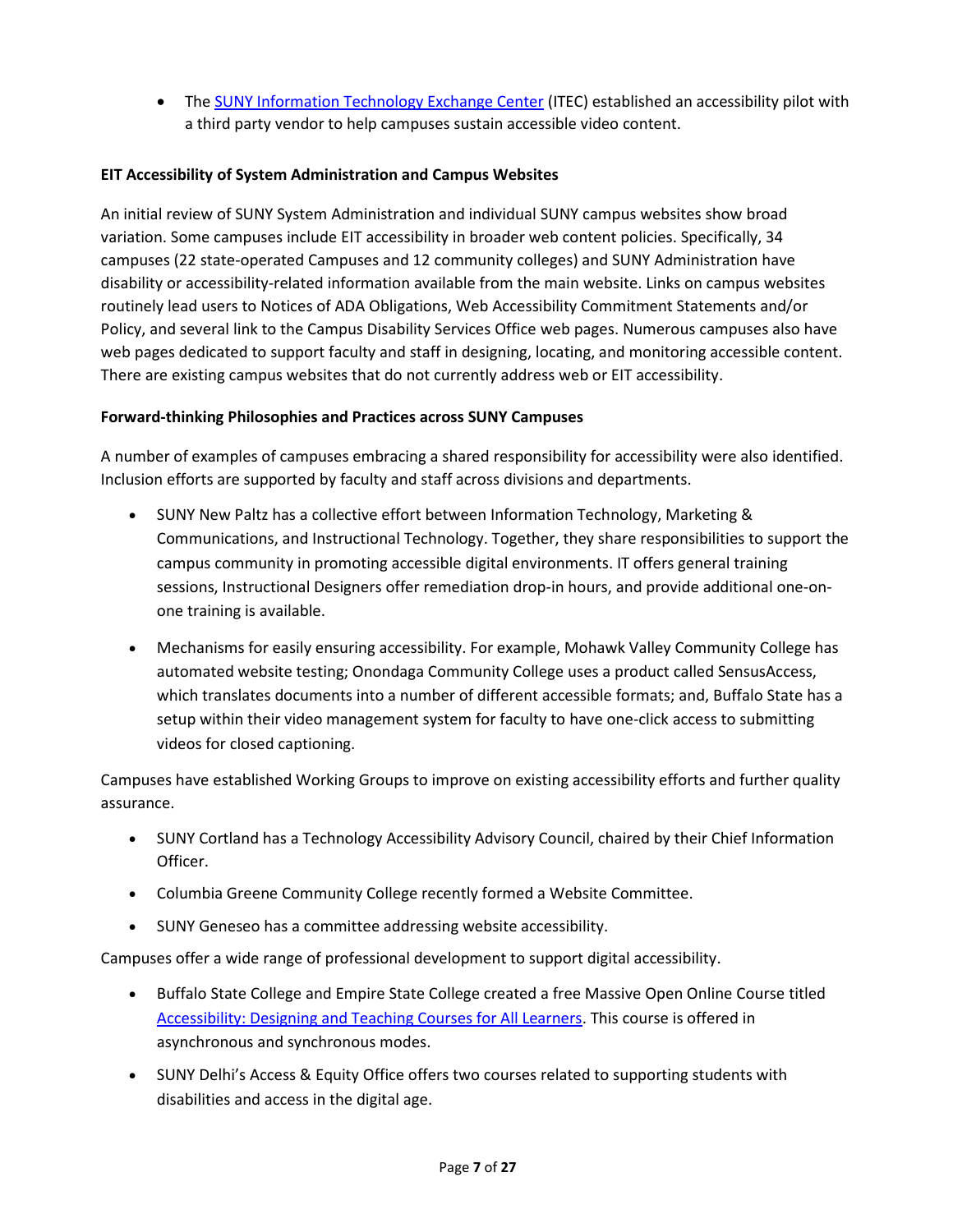- SUNY Geneseo requires training for web editors who have editing privileges for the campus Content Management system.
- Alfred State hosted an [Accessibility Conference](http://www.alfredstate.edu/news/2016-01-20/more-70-attend-accessibility-conference-alfred-state) (2016).
- The University at Buffalo has audited its own EIT accessibility and begun the implementation of a sustainable web accessibility program.
- SUNY Oswego recently established an **Accessibility Fellow Program** to promote inclusive pedagogy across various colleges.
- Buffalo State College hosted a conference titled [Accessibility: Designing Access for All Learners](https://digitalcommons.buffalostate.edu/access/2018/) (2019).

# **NATIONAL CONTEXT**

## *Relevant EIT Regulations, Laws, and Guidance*

Over the last several years, colleges and universities have faced complaints, investigations, and litigation regarding the inaccessibility of their online environments for individuals with disabilities. Many SUNY campuses and SUNY System have been directly affected over the past 24 months through complainantinitiated investigations by the federal Department of Education's Office for Civil Rights (OCR). Although SUNY has successfully resolved (or is in the process of resolving) these complaints, an aggressive effort by advocates and law firms has emerged targeting institutions that fail to meet their minimum obligations for maintaining an accessible digital environment.

While there remains some uncertainty about the precise technical standards required for ADA compliance, it is clear that postsecondary institutions must make their EIT accessible in order to comply with the Section 504 of the Rehabilitation Act of 1973 and the Americans with Disabilities Act of 1990. At a minimum, this means that campuses must ensure that students with disabilities have an opportunity equal to that of their nondisabled peers to participate in their institution's programs, benefits, and services, including those delivered through electronic and information technology, except where doing so would impose an "undue burden" or necessitate a fundamental alteration.

Recently, OCR has been more open about its use of WCAG 2.0 as a benchmark. Although there is still no regulatory guidance on the matter, sub-regulatory guidance in the form of official presentations has been made available and confirms that WCAG is generally viewed by OCR as the generic standard for minimal compliance with Section 504. Moreover, the resolution agreements entered into by several SUNY campuses specifically identified WCAG 2.0 as the standard by which compliance would be measured. However, the lack of a formal adoption of WCAG 2.0 by OCR and the courts provides some flexibility for institutions to craft their own standards that are customized and adapted to their specific needs and goals.

The EIT Accessibility Committee examined existing technical standards, including but not limited to WCAG, recent OCR priorities and reports, and state and federal laws. The proposed standards are meant to maintain Section 504 compliance in according to OCR's guidance, ease the burden of adoption by conforming to the style and content used by our systems, and to allow SUNY campuses and System Administration to achieve its mission of access and its goal to become the most inclusive education system in the country.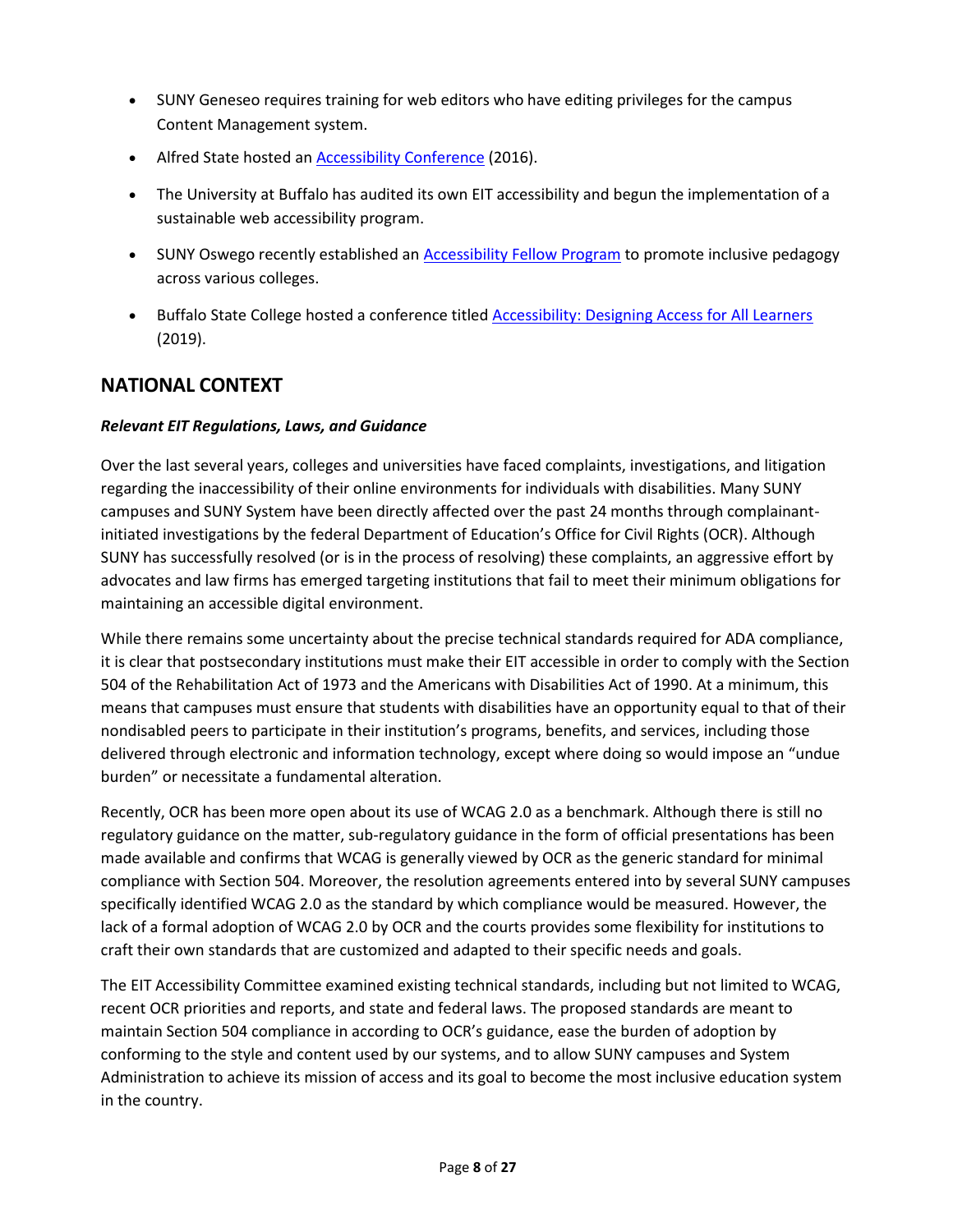#### *National EIT Accessibility Efforts*

Due to the increasingly digital delivery of higher education, as well as regulatory scrutiny, EIT Accessibility issues have come to the forefront of campus policy and practice discussions. While the interactive process may necessitate academic adjustments and modifications (accommodations) for students with disabilities to have equal access to higher education, the institution also has an obligation to sustain an accessible digital infrastructure proactively. Similar to physical accessibility standards outlined in the ADA, institutions cannot wait for students, employees, and prospective visitors to disclose their disability, so as not to exclude them from opportunities readily available to their non-disabled counterparts.

This evolving field is guided and informed by the expertise of the national Association on Higher Education [and Disability](https://www.ahead.org/home) (AHEAD), a diverse representation of higher education and related professionals committed to advancing accessibility.

Many systems of higher education continuously address the nuances of sustaining EIT Accessibility. The EIT Accessibility Committee examined numerous web and EIT accessibility policies and practices in colleges and university systems across the United States. In addition, members of the Committee attended the national, annua[l Accessing Higher Grounds Conference](http://accessinghigherground.org/) to gather additional information and insight from postsecondary institutions addressing accessible media, web and technologies. The Committee specifically investigated policies at the following postsecondary entities:

- [University of Montana:](https://www.umt.edu/accessibility/implementation/policy/default.php) Electronic and Information Technology Accessibility (EITA)
- **[University of California System:](https://policy.ucop.edu/doc/7000611/IMT-1300) Information Technology Accessibility**
- [The Ohio State University:](https://ada.osu.edu/resources/osu-web-accessibility-policy.pdf) Web Accessibility
- [California State University:](http://teachingcommons.cdl.edu/access/policy/documents/AA-2015-22.pdf) Accessible Technology Initiative Coded Memorandum AA-2015-22

The language and structure of each policy and related standards or procedures were carefully assessed to guide the development of a framework that would work best for the SUNY System. Our thanks to these institutions for their ongoing efforts in this important area.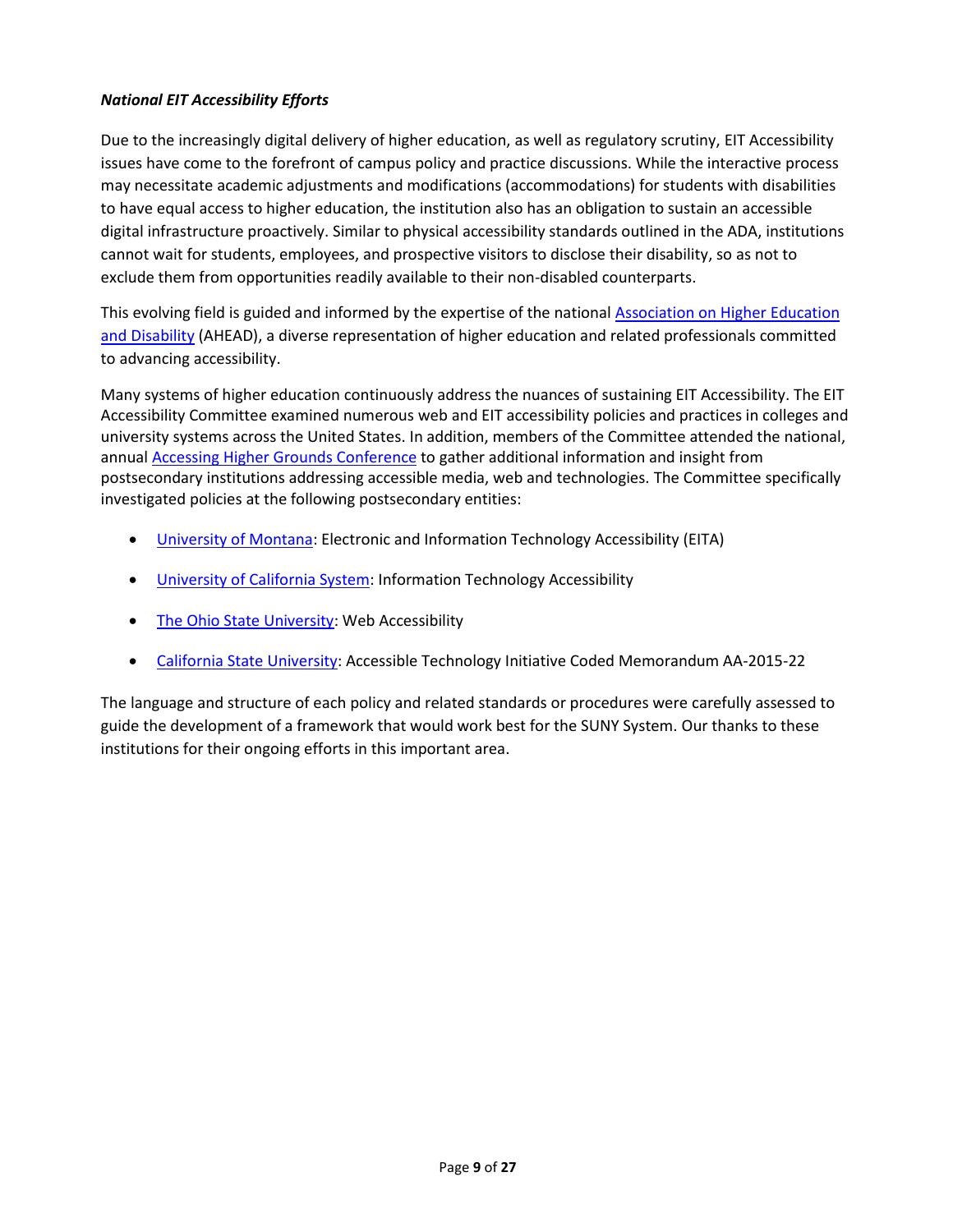## **EIT ACCESSIBILITY COMMITTEE RECOMMENDATIONS**

## *A. Overview of Recommendations*

Although far-reaching efforts have taken place across SUNY to enhance awareness of accessibility in online environments, it is clear that more needs to be done to address barriers facing individuals with disabilities accessing and navigating the University's programs, services, and activities. The EIT Accessibility Committee offers the following recommendations to build on existing efforts to improve equity and inclusion for individuals with disabilities:

- **1. SUNY should adopt a system-wide Electronic and Information Technology Accessibility policy to ensure appropriate campus and system-level commitment to support equal and integrated access to all of its programs, services, and activities, particularly for individuals with disabilities, especially in the realm of electronic and information technologies.**
	- **a. EIT Accessibility must be recognized as the responsibility of all administrators, faculty, and staff.**
	- **b. System Administration and campuses shall develop, purchase, host, and/or acquire, to the extent feasible, web pages, websites, hardware and software products and services that are accessible to persons with disabilities.**
- **2. Each campus president and the Chancellor for System Administration shall designate an EIT Accessibility Officer. EIT Accessibility Officers will be responsible for issuing, updating, and enforcing any requirements, standards, or guidelines supported by SUNY policy.**
- **3. The EIT Accessibility Officer is responsible for assuring the collaborative development of an Accessibility Plan, consistent with local shared and faculty governance processes.**
- **4. System Administration and all campuses shall develop an Accessibility Plan to promote ongoing, inclusive access for individuals with disabilities.**
	- **a. Each plan should serve as an accessibility action strategy that will be regularly evaluated, modified, and strengthened over time—in response to changing requirements, feedback and review of outcomes and effectiveness.**
	- **b. Minimum core elements of each Accessibility Plan should be as follows: Authority and Responsibility; Awareness; Design; Procurement; Monitoring Compliance; Training (see B. Recommendation Guidelines below, 2. Campus Accessibility Plan); and review and revision process and procedures.**
- **5. For purposes of consistency and risk management, campuses are strongly encouraged to use Standards created by the EIT Accessibility Committee, to sustain accessible electronic and information technology environments (see B. Recommendation Guidelines below, 4. Standards).**
	- **a. Recognizing that technology and technical accessibility standards evolve, the Committee recommends designated EIT Accessibility Officers create communities of practice to propose necessary changes to the Standards over time.**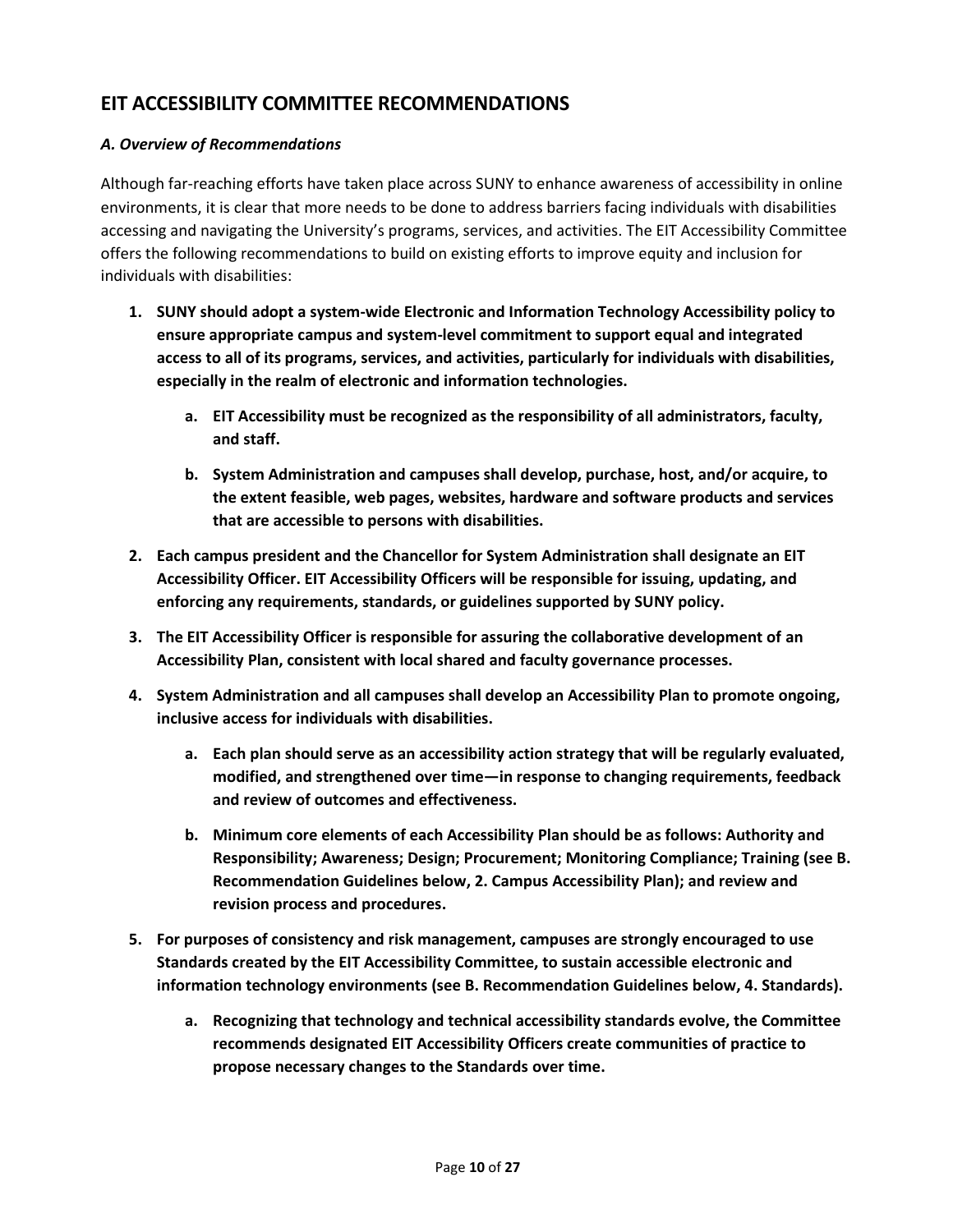## *B. Recommendation Guidelines*

The EIT Accessibility Committee has developed the following EIT Accessibility Guidelines which delineate and detail the above recommendations. They are designed to provide campuses with information sufficient to comply with the above recommendations and to support campus efforts in making related decisions.

Importantly, included in these Guidelines are what the EIT Accessibility Committee recommends as structures and functions to be included as part of campus plans to be used, at a minimum, to ensure that individuals with disabilities have an equal opportunity to participate in the University's programs, services, and activities delivered online and in the classroom.

*References*: [Title II, Americans with Disabilities Act;](https://www.ada.gov/regs2010/titleII_2010/titleII_2010_regulations.htm) [Section 504 of the Rehabilitation Act of 1973.](https://www.dol.gov/oasam/regs/statutes/sec504.htm)

## **1. EIT Accessibility Officer**

Each campus president and the Chancellor for System Administration must designate and authorize an EIT Accessibility Officer to set the direction for ongoing digital accessibility efforts, including the development and oversight of each campus Accessibility Program. EIT Accessibility Officers must address an expansive scope of electronic and information technologies. Example duties include, but are not limited to:

- Establish policies and procedures that support shared institutional obligations to provide accessible online environments for campus community members and visitors.
- Assign roles and responsibilities for achieving policy compliance.
- Create communication plans to promote and support a campus-wide EIT accessibility program.
- Develop a strategy to incorporate accessibility into the creation of electronic information resources.
- Collaborate and extensively work with Purchasing and other campus departments to ensure acquisition of accessible EIT products and services.
- Continuously monitor and assess existing and pending EIT.
- Coordinate or devise training programs for campus personnel who create, purchase, and maintain EIT.

At the campuses' election, this work can be completed by a group or team of individuals or offices, but the Committee believes that a single Officer must be appointed in order to ensure accountability and coordination and to communicate with System Administration and other campus colleagues as necessary to ensure consistency across the system. This approach is consistent with other SUNY-wide policies such as diversity, equity and inclusion, records retention and disposition, and FOIL.

Additionally, a Community of Practice consisting of EIT Accessibility Offers is strongly encouraged, to share best practices and improve on economies of scale.

## **2. Accessibility Plans**

The purpose of the Accessibility Plan is to establish policies and procedures that address EIT accessibility in a far-reaching way. Each campus and System Administration must establish their own Accessibility Plan to determine where the greatest needs are, identify risks, and develop clearly defined action steps with assigned ownership for completion.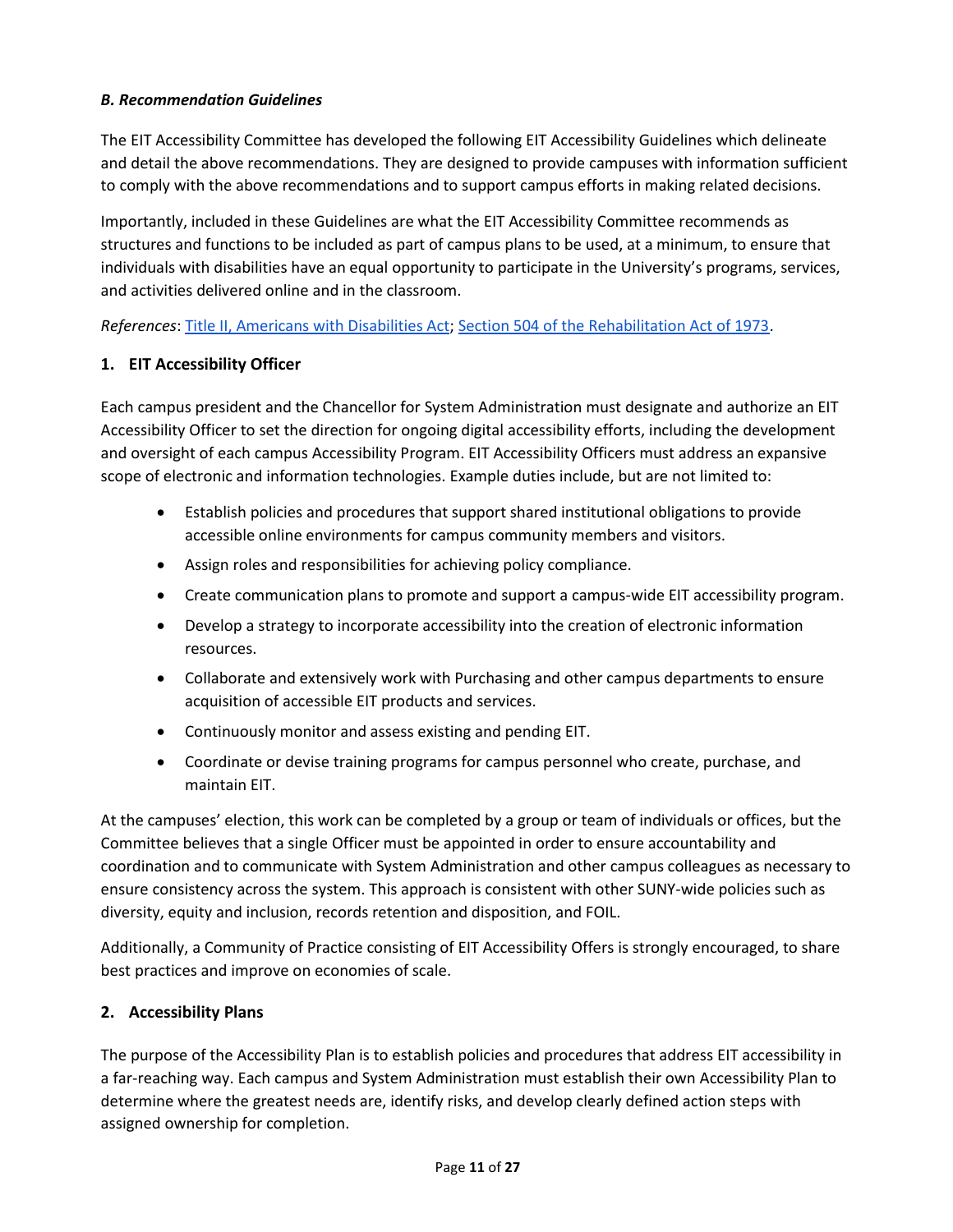At minimum, each Accessibility Plan shall include the following:

- a) Authority and Responsibility: An assignment of roles, authority, responsibility and accountability for achieving policy compliance.
- b) Awareness Raising: A campaign to communicate EIT accessibility across all campus divisions and departments.
- c) Design: A comprehensive approach to engrain accessibility into the creation of web and technology resources.
- d) Procurement: A procedure to include accessibility as a requirement within purchasing processes, including centralized and decentralized purchasing activities.
- e) Monitoring Compliance: A means for monitoring compliance with any standards listed in this document.
- f) Training: A method for training all University personnel who develop, select, purchase and maintain electronic and information technologies.

Campuses that have entered into resolution agreements with OCR will already be familiar with accessibility plan creation and may even have documents in place that address many of the elements recommended here in the form of a *Corrective Action Plan* and a *Plan for New Content,* typically required by OCR's 2017 resolution agreements. Other campuses will also benefit from the models created under these OCR frameworks.

Importantly, Accessibility Plans are living documents, representing an accessibility action strategy, and will need to be modified and updated over time in response to new technology requirements, user feedback, and the regular review of outcomes and effectiveness.

## **3. Action and Quality Assurance**

Compliance with the action and quality assurance items listed in this section will be required of all SUNY campuses, except where doing so would constitute a fundamental alteration of the nature of the EIT or impose an undue burden:

- Provide and publicize assurances of nondiscrimination, commitment to accessibility, and a mechanism by which students, faculty, staff, and members of the public can report EIT accessibility barriers. Formalize a process to remediate and resolve EIT accessibility barriers in a timely manner.
- Ensure that all web pages and content published by any college, department, program, or unit must be in compliance with the standards outlined in this document. With regards to legacy and archived EIT, there must be a process and plan to provide Equally Effective Alternative Access upon request.
- Establish workflows to include evaluating, and monitoring accessibility for all electronic and information technology purchases and freeware, including but not limited to publisher materials and Open Educational Resources.
- For existing EIT, create a protocol to assess accessibility impact in order to prioritize bringing EIT into conformance with the standards below.
- Set up and maintain an Exceptions procedure and plan to provide Equally Effective Alternate Access to non-conforming electronic and information technologies.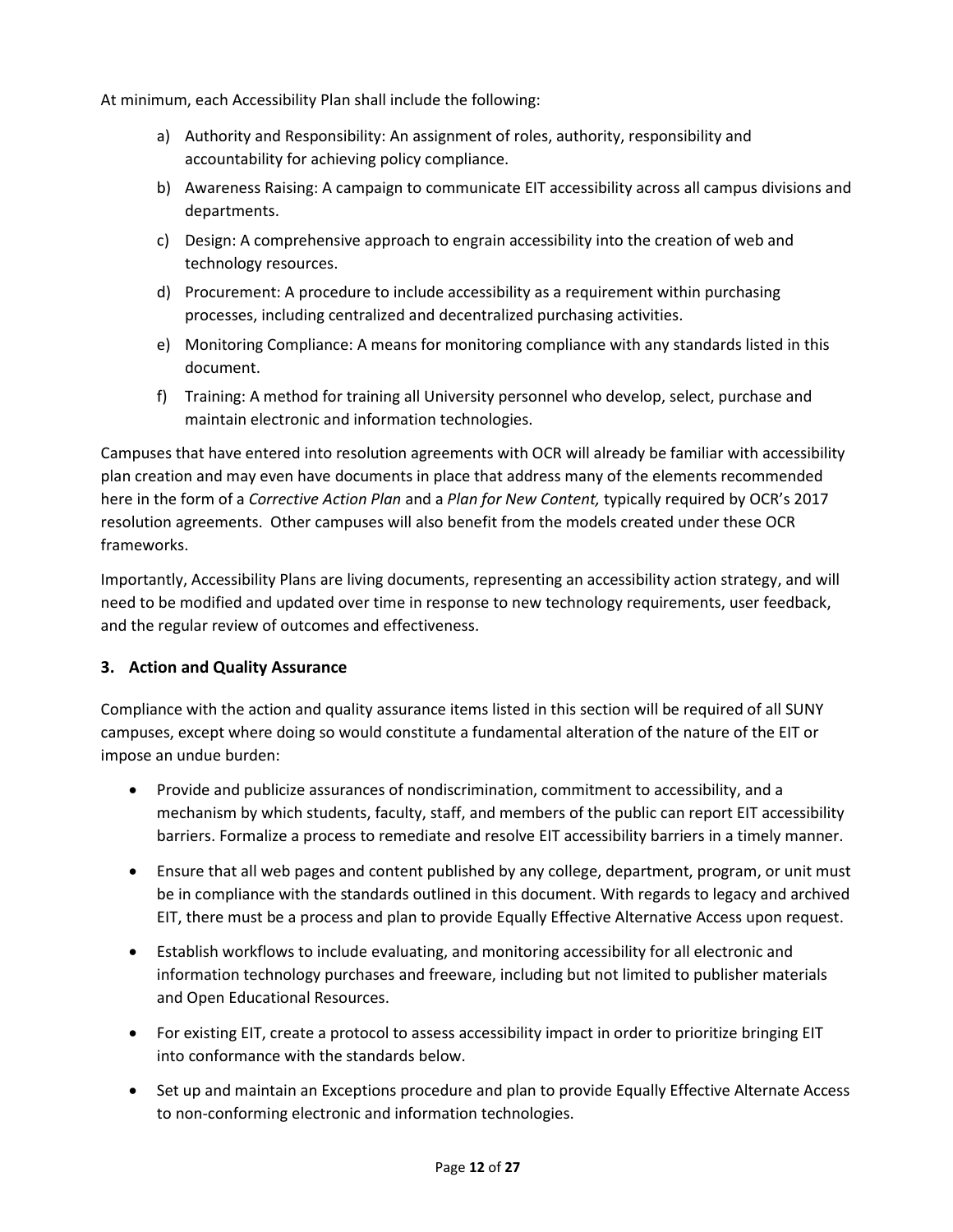## **4. Standards**

Conformance to standards listed in this section must be given high priority in the development and implementation of an Accessibility Plan. University campuses and programs are encouraged to go above and beyond the standards listed in Table 1.

- 1. **Websites and Software:** Web Accessibility Standards (WAS)
- 2. **Digital Content:** Digital Content Accessibility Standards (DCAS)
- 3. **Classroom Technology & Design:** Classroom Accessibility Standards (CAS)
- 4. **Libraries:** Library Accessibility Guidelines (LAG)
- 5. **Procurement:** Procurement Accessibility Conformance Standards (PACS)

The following set of standards are modeled after federal law, international technical accessibility standards, and national best practices. These standards provide a clear and consistent path to prioritize certain standards, and have a process in place to remediate inaccessible EIT upon request. For each standard, further guidance has been developed as resources for campuses and System Administration. Guidance will be published on the SUNY Accessibility Website.

In accordance with the EIT Accessibility Guidelines, conformance to the following standards must be given high priority in the development and implementation of the Accessibility Program. Each standard is categorized as "required" or "strongly recommended." Each campus should determine the applicability of the standards to relevant stakeholders based on their campus-specific policies, governance models, and technologies. Key stakeholders may include, but are not limited to, the following functional administrative, academic, and student services areas:

- Academic Affairs
- Student Affairs
- Risk Management
- Information Technologies
- Auxiliary Services
- Libraries
- Diversity, Equity & Inclusion
- Disability and Accessibility Resources
- Admissions and Enrollment Management
- Communications and Marketing
- Business Operations and Procurement
- Distance Education

#### **5. Assistive Technology**

Access to and utilization of assistive technologies are essential to achieving EIT Accessibility. Assistive technology can be defined as any item, piece of equipment, or system, whether acquired commercially, modified, or customized, that is commonly used to increase, maintain, or improve functional capabilities of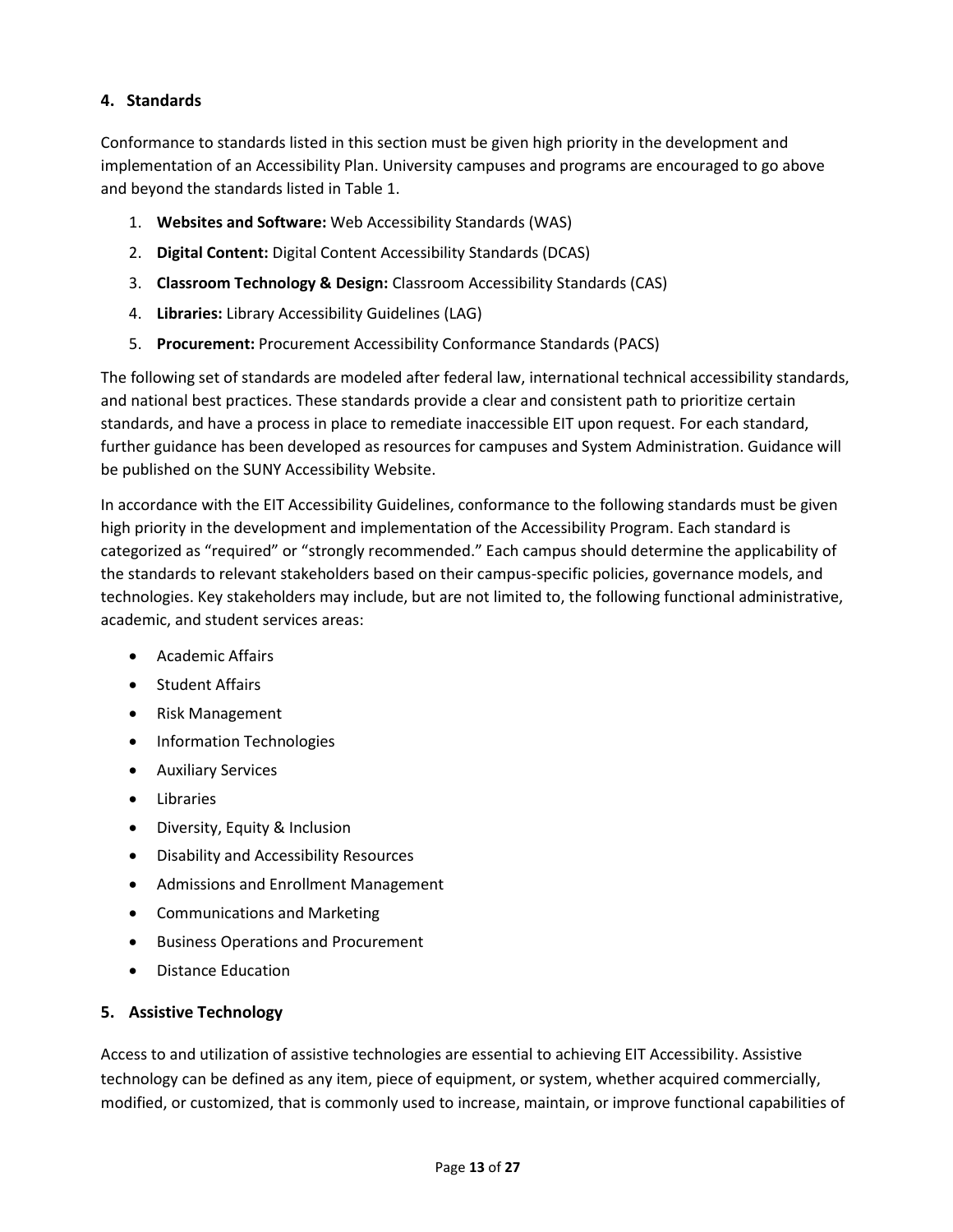individuals with disabilities. Examples of assistive technologies include, but are not limited to, screen magnification, screen reader, speech-to-text, text-to-speech, and other specialized software.

Assistive technologies should be made available to students, faculty and staff in pursuit of their collegiate and employment goals. There are numerous free and fee-based assistive technology options already available throughout SUNY campuses. Historically, these technologies have been available through the Offices for Student Accessibility/Disability Resources. The Committee strongly recommends having these technologies readily available on campus, particularly in public computing labs and libraries in order to afford campus community members the broadest possible access.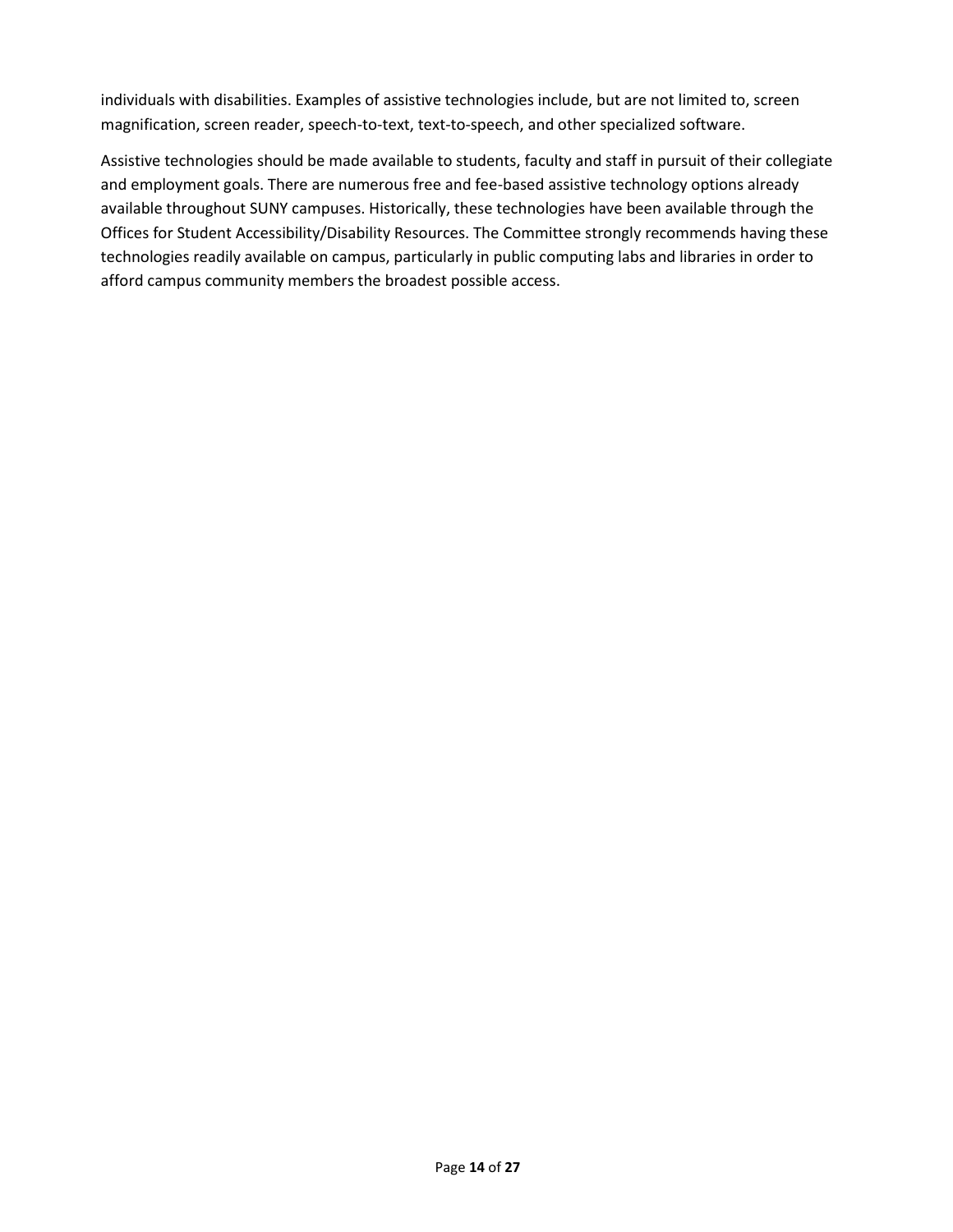## *C. Recommended Standards*

#### *Table 1. Web Accessibility Standards (WAS)*

*The following standards have been created to provide guidance on web accessibility. These standards are based on the Web Content Accessibility Guidelines (WCAG). Reference: [Web Content Accessibility Guidelines \(WCAG\).](https://www.w3.org/TR/WCAG20/)*

*Note: Campus adopted EIT often has accessibility built into its platform (e.g., CRM, LMS, Office 365). While the EIT may be accessible on its face, the individual developer or content editor must be mindful that certain design decisions may inadvertently reduce access for users with disabilities. Fortunately, many of these tools include automated accessibility checkers and templates to assist with maintaining accessible EIT. To add, there are many free or low-cost tools and methods to quickly evaluate the level of accessibility of websites and electronic content.* 

| <b>Web Accessibility Standards</b>                                                                                               |                 |                                       |
|----------------------------------------------------------------------------------------------------------------------------------|-----------------|---------------------------------------|
| <b>Images</b>                                                                                                                    | <b>Required</b> | <b>Strongly</b><br>Recommended        |
| Provide meaningful alt text for all images, except cases described below:                                                        | x               |                                       |
| Use null alt text for decorative images (alt="")                                                                                 | x               |                                       |
| Images used as links (without accompanying text description) have alt text indicating link target                                | x               |                                       |
| If the same visual presentation can be made using text alone, an image is not used to present that text                          |                 | X                                     |
| When a text link and image link with the same URL are grouped, use a single <a> element and a null alt<br/>tag for the image</a> |                 | x                                     |
| <b>Multimedia</b>                                                                                                                | <b>Required</b> | <b>Strongly</b><br>Recommended        |
| Establish a timely process for requesting synchronized captions for multimedia                                                   | x               |                                       |
| Provide synchronized captions for public-facing audio-video content                                                              | x               |                                       |
| Provide transcripts for audio-only content                                                                                       | x               |                                       |
| Provide descriptive audio for audio-video and video-only content, when needed                                                    | x               |                                       |
| Ensure audio and video does not begin playing on page load                                                                       | x               |                                       |
| Provide synchronized captions for live audio-video content                                                                       |                 | X                                     |
| <b>Color</b>                                                                                                                     | <b>Required</b> | <b>Strongly</b><br>Recommended        |
| Color is not the only means used to convey information                                                                           | x               |                                       |
| There is sufficient contrast between foreground and background text                                                              | x               |                                       |
| There is sufficient contrast when color is used to convey information                                                            |                 | x                                     |
| <b>Links</b>                                                                                                                     | <b>Required</b> | <b>Strongly</b><br>Recommended        |
| Link text describes the destination of the link                                                                                  | x               |                                       |
| All links are distinguishable.                                                                                                   | x               |                                       |
| <b>Structure</b>                                                                                                                 | <b>Required</b> | <b>Strongly</b><br><b>Recommended</b> |
| Heading structure is logical                                                                                                     | x               |                                       |
| Heading structure includes an H1 tag and does not skip levels                                                                    |                 | X                                     |
| Reading order is logical and intuitive                                                                                           | x               |                                       |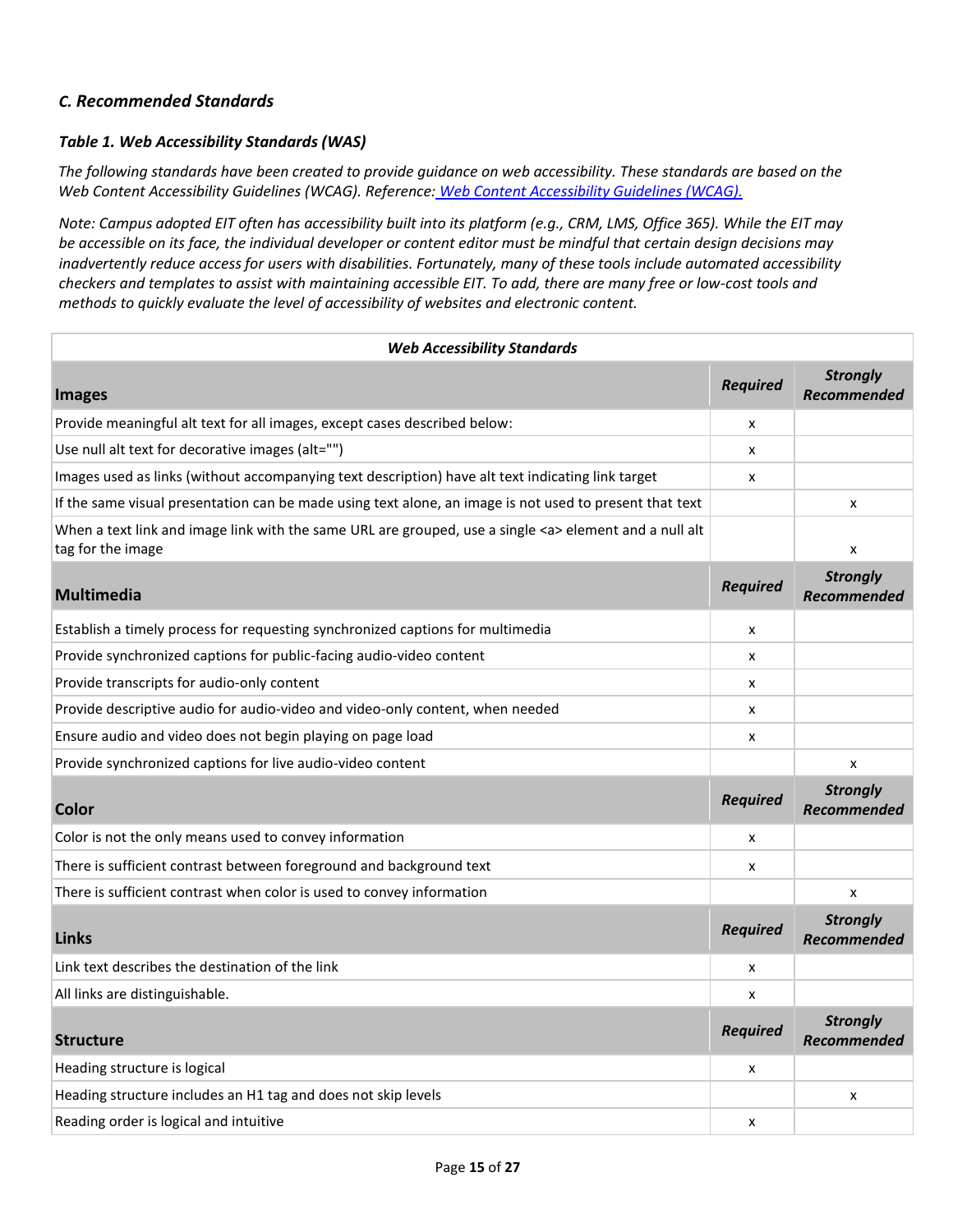| <b>Web Accessibility Standards</b>                                                                                                                |                 |                                       |
|---------------------------------------------------------------------------------------------------------------------------------------------------|-----------------|---------------------------------------|
| Information and relationships that are implied by visual or auditory formatting are conveyed in<br>accessible ways.                               | x               |                                       |
| <b>Keyboard/Navigation</b>                                                                                                                        | <b>Required</b> | <b>Strongly</b><br><b>Recommended</b> |
| Provide a method to skip repetitive navigation                                                                                                    | x               |                                       |
| The option to skip links is the first option when tabbing                                                                                         |                 | X                                     |
| All links are available using the keyboard                                                                                                        | x               |                                       |
| There are no "keyboard traps"                                                                                                                     | x               |                                       |
| The tabbing order is logical                                                                                                                      | x               |                                       |
| Keyboard focus is visible                                                                                                                         | x               |                                       |
| Presentation, layout, and navigation are consistent for repeated content                                                                          | x               |                                       |
| Labels/Titles                                                                                                                                     | <b>Required</b> | <b>Strongly</b><br><b>Recommended</b> |
| All form controls are properly labeled                                                                                                            | x               |                                       |
| All tables are properly labeled                                                                                                                   | x               |                                       |
| Frames and iFrames have appropriate titles                                                                                                        | x               |                                       |
| <b>Miscellaneous</b>                                                                                                                              | <b>Required</b> | <b>Strongly</b><br><b>Recommended</b> |
| Every page contains a link to an accessibility statement that provides contact information to get help if<br>needed                               |                 | x                                     |
| The page is readable and functional when text size is doubled                                                                                     | x               |                                       |
| The page has a descriptive page title                                                                                                             |                 | x                                     |
| The language of the page is identified using the HTML lang attribute                                                                              | x               |                                       |
| Instructions do not rely solely on size, shape, color, or visual location                                                                         | x               |                                       |
| No content flashes more than 3 times per second                                                                                                   | x               |                                       |
| If a page has a timing, the user is given options to turn off, adjust or extend the timing                                                        | x               |                                       |
| Multiple ways are available to find other web pages on the site                                                                                   |                 | x                                     |
| When appropriate, the language of sections of content that are in different languages are identified,<br>for example, by using the lang attribute |                 | x                                     |

## *Table 2. Digital Content Accessibility Standards (DCAS)*

*The standard below serves to summarize digital content accessibility standards associated with the Web Content Accessibility Guidelines (WCAG). These standards apply to digital materials, including, but not limited to, locating and creating digital content for public and controlled consumption. Reference: [Web Content Accessibility Guidelines \(WCAG\).](https://www.w3.org/TR/WCAG20/)*

*Note: Campus adopted EIT often has accessibility built into its platform (e.g., CRM, LMS, Office 365). While the EIT may be accessible on its face, the individual developer or content editor must be mindful that certain design decisions may inadvertently reduce access for users with disabilities. Fortunately, many of these tools include automated accessibility checkers and templates to assist with maintaining accessible EIT. To add, there are many free or low-cost tools and methods to quickly evaluate the level of accessibility of websites and electronic content.*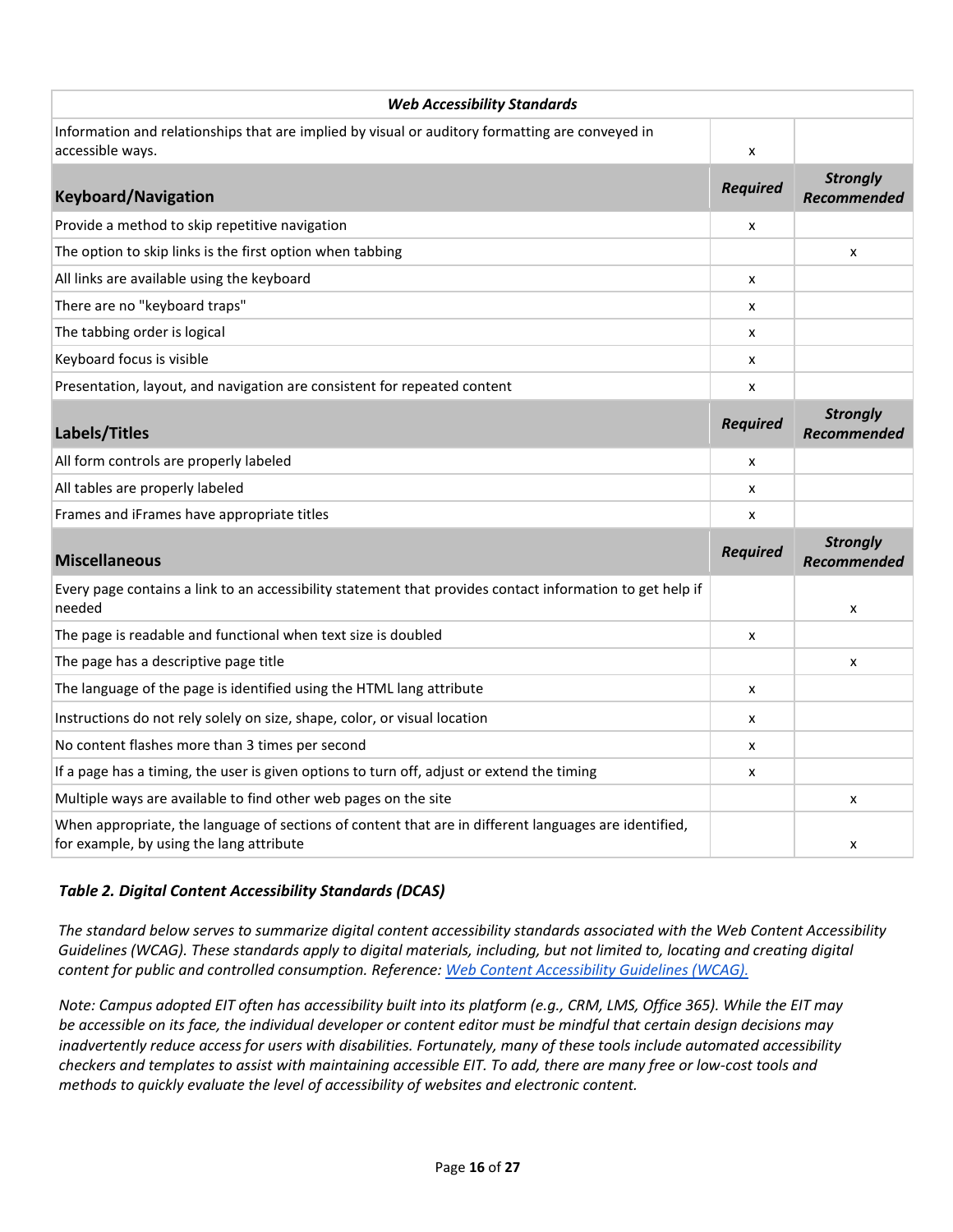| <b>Digital Content Accessibility Standards</b>                                                                                     |                 |                                       |
|------------------------------------------------------------------------------------------------------------------------------------|-----------------|---------------------------------------|
| <b>Text Alternatives &amp; Color</b>                                                                                               | <b>Required</b> | <b>Strongly</b><br><b>Recommended</b> |
| A text equivalent for every non-text element is provided ("alt" tags/text, captions, transcripts, etc.).                           | x               |                                       |
| Color is not the only means used to convey information                                                                             | x               |                                       |
| Link text describes the destination of the link (No "click here" or "learn more")                                                  | x               |                                       |
| All links are distinguishable (must be able to differentiate links from non-link text)                                             | x               |                                       |
| Use readable fonts and sizes, color contrast, and keep number of fonts used to a minimum                                           | x               |                                       |
| Graphs, charts and maps include contextual or supporting details in text surrounding the image                                     |                 | x                                     |
| <b>Data Tables</b>                                                                                                                 | <b>Required</b> | <b>Strongly</b><br><b>Recommended</b> |
| Table header rows and columns are assigned                                                                                         | x               |                                       |
| When possible, information is displayed in a linear format not as a table                                                          |                 | x                                     |
| Avoid split cells, empty cells, merged cells, and embedded tables                                                                  |                 | x                                     |
| <b>Images</b>                                                                                                                      | <b>Required</b> | <b>Strongly</b><br><b>Recommended</b> |
| Provide meaningful alt text for all images, except as described below:                                                             | x               |                                       |
| Use null alt text for decorative images (alt= "")                                                                                  | x               |                                       |
| Images used as links (without accompanying text description) have alt text indicating link target                                  | x               |                                       |
| If the same visual presentation can be made using text alone, an image is not used to present that<br>text.                        |                 | x                                     |
| <b>Formulas</b>                                                                                                                    | <b>Required</b> | <b>Strongly</b><br><b>Recommended</b> |
| For web pages, use an equation editor that outputs MathML. (e.g., MathType)                                                        | x               |                                       |
| For documents and presentations, use an equation editor that supports accessibility (e.g., MathType)                               | x               |                                       |
| <b>Structure and Navigation</b>                                                                                                    | <b>Required</b> | <b>Strongly</b><br><b>Recommended</b> |
| Use source (original) document when possible - apply accessibility features within source document                                 |                 | X                                     |
| The document contains a descriptive page title that makes sense                                                                    | x               |                                       |
| Heading structure includes an H1 tag and does not skip levels (is sequential)                                                      |                 | x                                     |
| Use the built-in features, styles, and templates (including predefined slides) of software to align<br>spacing and designate lists |                 | x                                     |
| Use different titles for each presentation slide                                                                                   |                 | х                                     |
| Fillable documents (forms) are labeled appropriately                                                                               | x               |                                       |
| Machine readable (ensure doc is not an image and text is renderable)                                                               | x               |                                       |
| Keyboard navigable                                                                                                                 | x               |                                       |
| Reading order is logical and intuitive (Verify reading order using tab key)                                                        | x               |                                       |
| <b>Multimedia</b>                                                                                                                  | <b>Required</b> | <b>Strongly</b><br>Recommended        |
| Establish a timely process for requesting synchronized captions for multimedia                                                     | x               |                                       |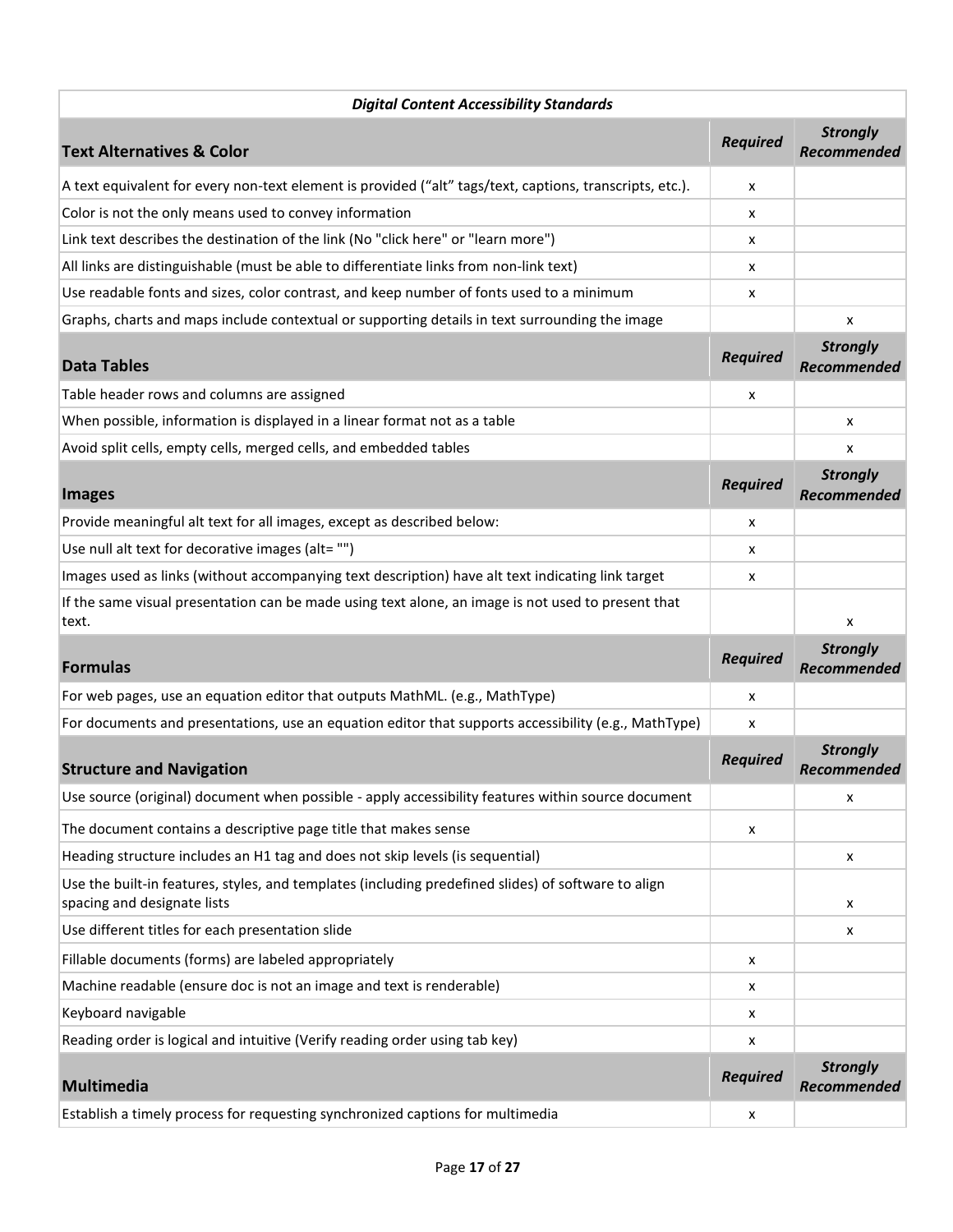| <b>Digital Content Accessibility Standards</b>                                                        |                 |                                |
|-------------------------------------------------------------------------------------------------------|-----------------|--------------------------------|
| Provide synchronized captions for newly created or adopted audio-video content                        | x               |                                |
| Provide transcripts for audio-only content                                                            | x               |                                |
| Provide descriptive audio for audio-video and video-only content, when needed                         | x               |                                |
| Ensure video player controls are available and accessible via keyboard                                | x               |                                |
| Ensure audio and video does not begin playing on page load                                            | x               |                                |
| Provide synchronized captions for live audio-video content                                            |                 | x                              |
| <b>Accessibility Awareness &amp; Verification</b>                                                     | <b>Required</b> | <b>Strongly</b><br>Recommended |
| Use built-in accessibility checkers in various software tools (e.g., Microsoft Office, Adobe Acrobat) |                 | х                              |
| Course syllabi contain an accessibility statement to inform students of available campus resources    | x               |                                |
| Newly developed courses undergo accessibility review                                                  |                 | x                              |
| Recurring existing courses undergo accessibility review                                               |                 | x                              |

## *Table 3. Classroom Accessibility Standards (CAS)*

*The following standard serves to summarize many of the pertinent building standards and codes associated with general purpose Classrooms within the State of New York. Reference: 2010 ADA [Standards for Accessible Design.](https://www.ada.gov/regs2010/2010ADAStandards/2010ADAstandards.htm)*

| <b>Classroom Accessibility Standards</b>                                                                                                                            |                 |                                       |
|---------------------------------------------------------------------------------------------------------------------------------------------------------------------|-----------------|---------------------------------------|
| <b>Assistive Listening Systems Availability*</b>                                                                                                                    | <b>Required</b> | <b>Strongly</b><br>Recommended        |
| For spaces less than or equal to 50 seats = $2$ receivers                                                                                                           | x               |                                       |
| 51 - 200 seats = 2 receivers plus 1 receiver per every 25 seats over 50                                                                                             | $\mathsf{x}$    |                                       |
| 201 - 500 seats = 2 receivers plus 1 receiver per every 25 seats over 50                                                                                            | $\mathsf{x}$    |                                       |
| 501 - 1000 seats = 20 receivers plus 1 per every 33 seats over 500                                                                                                  | x               |                                       |
| 1001 - 2000 seats = 35 receivers plus 1 per every 50 seats over 1000                                                                                                | x               |                                       |
| 2001 and over = 55 receivers plus 1 per every 100 seats over 2000 seats                                                                                             | X               |                                       |
| Assisted Listening Systems shall be capable of providing audio at a sound pressure range between<br>110dB to 118dB, with a volume sweep of 50dB                     | X               |                                       |
| Hearing Loop installation                                                                                                                                           |                 | $\mathsf{x}$                          |
| Summed audio output available in room AV system                                                                                                                     |                 | x                                     |
| <b>Classroom Controls - Color Blindness</b>                                                                                                                         | <b>Required</b> | <b>Strongly</b><br><b>Recommended</b> |
| Color choices on control systems should reflect universal design for common color blindness<br>accommodation (Top choices would be black, yellow/orange, blue)      |                 | x                                     |
| Emergency Notifications in Classrooms should reflect universal design for common color blindness<br>accommodation (Top choices would be black, yellow/orange, blue) |                 | x                                     |

**\***Assisted Listening Systems come in many shapes and delivery methods. Wi-Fi, FM, RF, and Bluetooth systems can be leveraged in order to keep costs low. Systems specific to individuals can be used in lieu of installed systems, and still meet the regulations.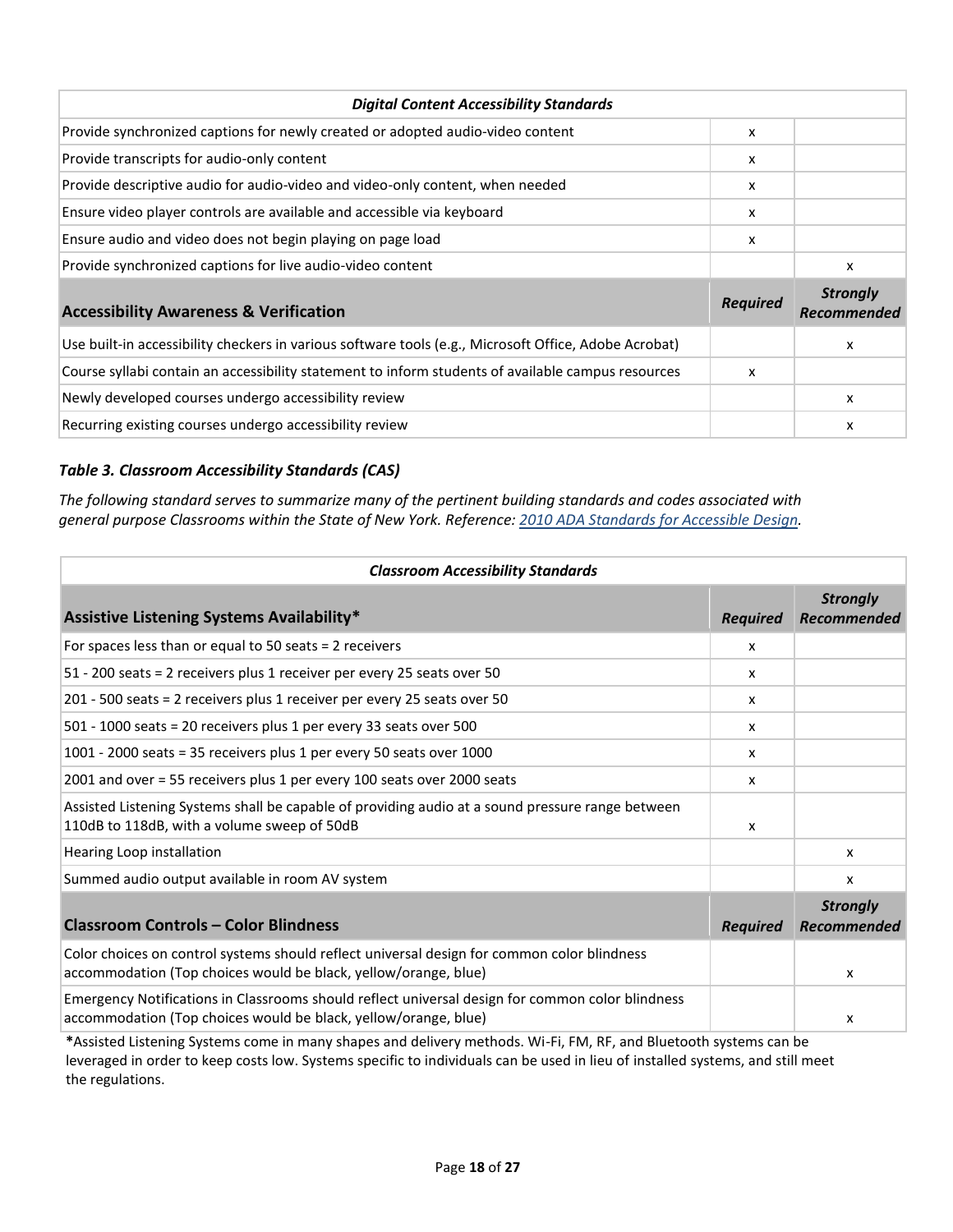## *Table 4. Library Accessibility Guidelines (LAG)*

*This set of guidelines serves to support Campus Libraries in promoting best practices to achieve EIT Accessibility as it pertains to critical library functions, including but not limited to, services, collections, and spaces. Refer to other standards listed in this document where relevant and essential to delivering accessible library services and supports. References[: ALA Library Services for People with Disabilities Policy](http://www.ala.org/asgcla/resources/libraryservices) an[d IFLA Access to Libraries for Persons with](https://archive.ifla.org/VII/s9/nd1/iflapr-89e.pdf)  [Disabilities.](https://archive.ifla.org/VII/s9/nd1/iflapr-89e.pdf)*

| <b>Library Accessibility Guidelines</b>                                                                                                                                                                                                                                                |                 |                                |
|----------------------------------------------------------------------------------------------------------------------------------------------------------------------------------------------------------------------------------------------------------------------------------------|-----------------|--------------------------------|
| <b>Library Services</b>                                                                                                                                                                                                                                                                | <b>Required</b> | <b>Strongly</b><br>Recommended |
| Establish policies and procedures for making library materials accessible in a variety of formats<br>(e.g., requests for accommodation, alternative format, OCR scans                                                                                                                  | x               |                                |
| Provide instructions, documentation, and handouts available in an accessible digital format upon<br>request                                                                                                                                                                            |                 | $\mathsf{x}$                   |
| Provide access, resource, and service information on a library accessibility webpage (see the Non-<br>EIT Appendix for additional web page recommendations)                                                                                                                            |                 | X                              |
| Designate a liaison or contact within the library to provide EIT-related support                                                                                                                                                                                                       | x               |                                |
| Provide training to library staff on available assistive technology and EIT best practices                                                                                                                                                                                             |                 | $\boldsymbol{\mathsf{x}}$      |
| Provide assistive technologies and equipment in computer labs, particularly in specialized spaces<br>such as makerspaces                                                                                                                                                               |                 | $\boldsymbol{\mathsf{x}}$      |
| <b>Digitizing Content</b>                                                                                                                                                                                                                                                              | <b>Required</b> | <b>Strongly</b><br>Recommended |
| Ensure documents and forms digitized or hosted by the library are accessible, or can be made<br>accessible upon request                                                                                                                                                                | x               |                                |
| Perform high quality source document scans                                                                                                                                                                                                                                             | x               |                                |
| When scans for instructional and research materials are requested (e.g., course reserves, ILL),<br>conduct basic OCR scans (text-renderable). Purchasing a new digital document, physical book, or<br>processing by an external vendor may be required to achieve basic accessibility. | x               |                                |
| Identify and purchase materials that are captioned, or allow and promote the use of interlibrary<br>loan to request captioned titles if your library owns the (uncaptioned) item                                                                                                       | x               |                                |
| Include transcripts for any media recordings                                                                                                                                                                                                                                           | x               |                                |

#### *Table 5. Procurement Accessibility Conformance Standards (PACS)*

*Consistent with expectations of the field, and requirements emerging from case law, the following checklist was created to proactively address EIT accessibility within purchasing policies and procedures. These standards are targeted to anyone involved in purchasing electronic and information technologies.*

| <b>Procurement Accessibility Conformance Standards</b>                                      |                 |                                       |
|---------------------------------------------------------------------------------------------|-----------------|---------------------------------------|
| <b>Preliminary Steps</b>                                                                    | <b>Required</b> | <b>Strongly</b><br><b>Recommended</b> |
| Gauge potential impact on the University of a particular product or service's accessibility | x               |                                       |
| <b>Gathering Information</b>                                                                | <b>Required</b> | <b>Strongly</b><br><b>Recommended</b> |
| Include accessibility in pre-purchase documents/questionnaires                              | x               |                                       |
| Commitment to accessibility is reflected in RFP language                                    | x               |                                       |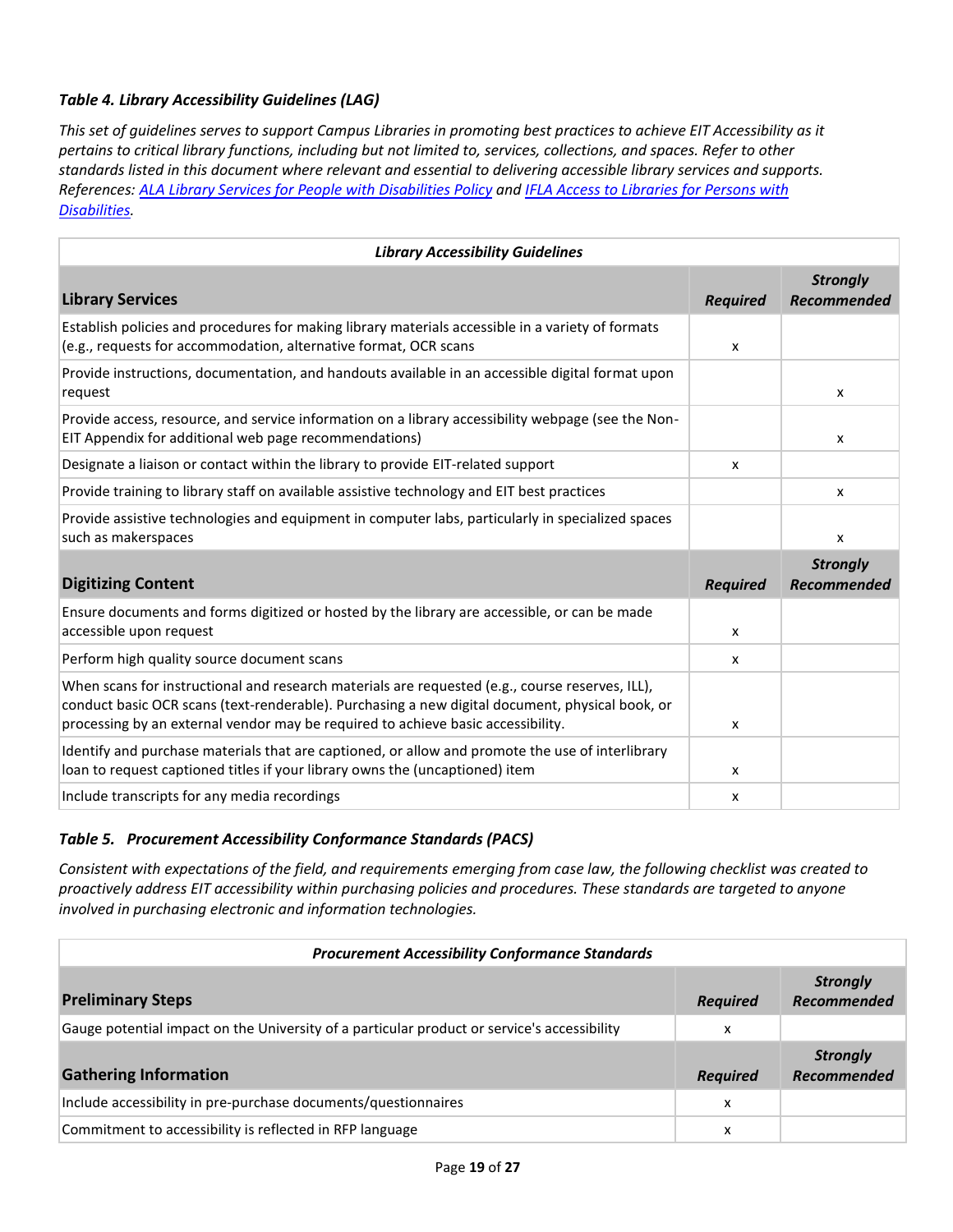| <b>Procurement Accessibility Conformance Standards</b>                                                                                                                                                                                                                                                             |                   |                                       |
|--------------------------------------------------------------------------------------------------------------------------------------------------------------------------------------------------------------------------------------------------------------------------------------------------------------------|-------------------|---------------------------------------|
| Collect documentation verifying EIT accessibility conformance (Voluntary Product Accessibility<br>Template)                                                                                                                                                                                                        | X                 |                                       |
| Obtain Accessibility Roadmap - document which addresses all [application] interface<br>accessibility gaps, describe the timelines by which these accessibility gaps will be remediated, as<br>well as recommendations regarding interim workarounds.                                                               | X                 |                                       |
| <b>Review Product/Service</b>                                                                                                                                                                                                                                                                                      | <b>Required</b>   | <b>Strongly</b><br><b>Recommended</b> |
| High impact EIT products and services should be evaluated by an appropriately qualified<br>individual or entity. This evaluation should be documented and can be performed by campus<br>personnel or through third-party vendors. Cost for an external evaluation can be deferred to the<br>prospective vendor(s). |                   |                                       |
| Conduct Exceptions on a case-by-case basis                                                                                                                                                                                                                                                                         | $\mathsf{x}$<br>x |                                       |
| Evaluate RFP EIT finalists through live accessibility demonstration                                                                                                                                                                                                                                                |                   | x                                     |
| Prepare an Equally Effective Alternate Access Plan for non-conforming EIT                                                                                                                                                                                                                                          | $\mathsf{x}$      |                                       |
| <b>Place Order</b>                                                                                                                                                                                                                                                                                                 | <b>Required</b>   | <b>Strongly</b><br>Recommended        |
| Include accessibility assurances in purchase agreements; add milestones to remediate<br>accessibility gaps identified in accessibility roadmap                                                                                                                                                                     | X                 |                                       |
| Set a calendar date to check in with vendor on accessibility improvements (e.g., annually)                                                                                                                                                                                                                         |                   | X                                     |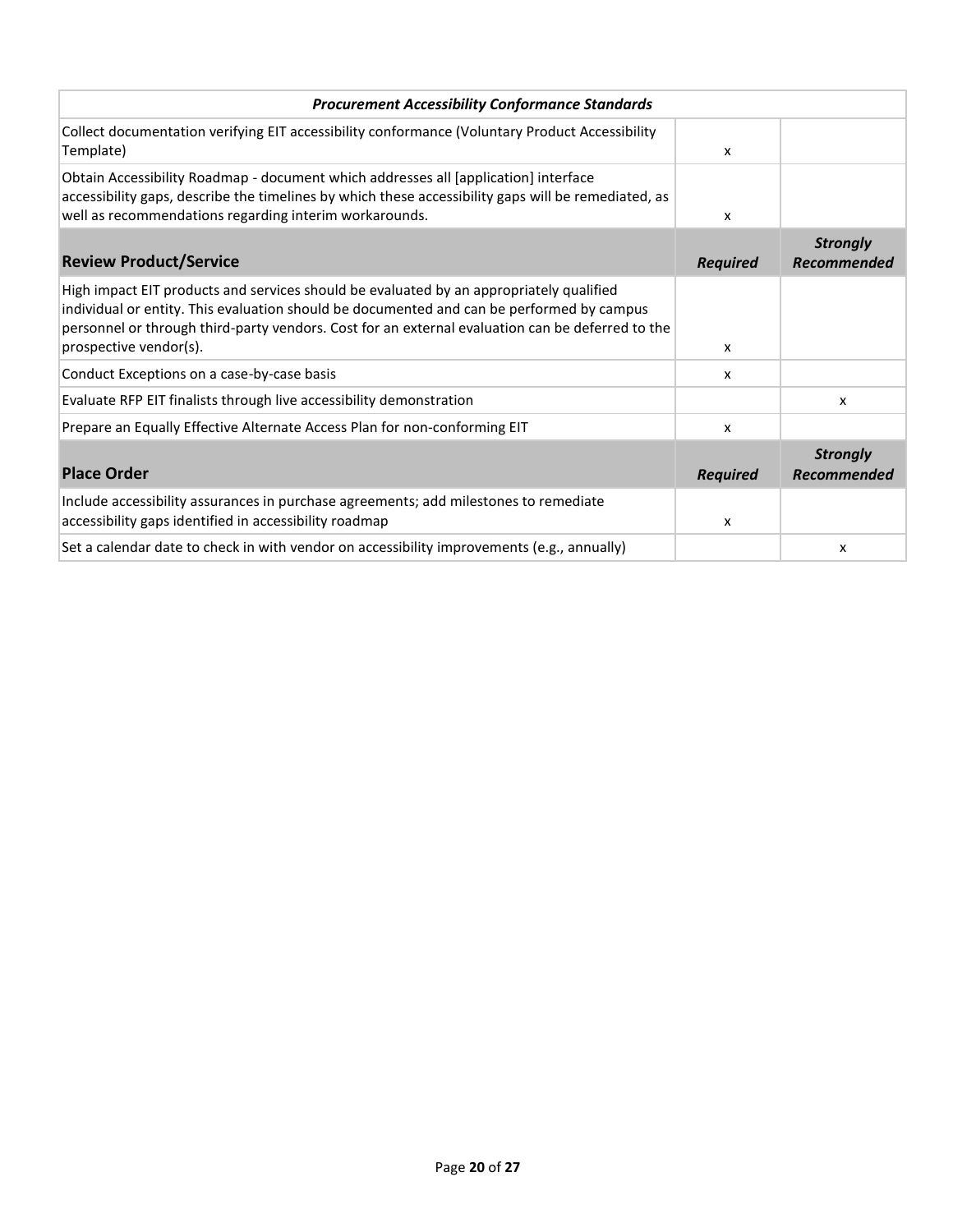# **Appendix A: Glossary of Terms**

The following terms are defined solely for the purposes of this report.

**Accessible:** In the case of a program or activity, readily usable by a particular individual, with or without alternate formats; in the case of the web and electronic resources, accessible with or without the use of assistive technology.

**Alternate Format:** Refers to alternatives to standard print. Information presented in an accessible format (examples: electronic, audio, large print, or Braille).

**Archived EIT:** EIT containing core administrative or academic information, official records, and similar information that are no longer available to a wide audience, but are subject to record retention plans. Note that technology components such as software applications and hardware devices are not placed in an archive status.

**Assistive Technology:** Any item, piece of equipment, or system, whether acquired commercially, modified, or customized, that is commonly used to increase, maintain, or improve functional capabilities of individuals with disabilities.

**Classroom Accessibility Standards:** A summary listing of all pertinent building code and classroom technology system feature that should be included when constructing / renovating SUNY classrooms. These features draw heavily from the 2010 ADA building standards on federal and state property.

**Digital Content Accessibility Standards:** In addition to the accessibility standards codified in the Web Accessibility Standards (WAS), requirements and recommendations touch on documents, multimedia, and quality course-building that is inclusive of accessibility.

**Electronic and information technologies (EIT):** Information technology and any equipment or interconnected system or subsystem of equipment that is used in the creation, conversion, or duplication of data or information. EIT includes, but is not limited to, information resources such as the internet and intranet websites, content delivered in digital form, search engines and databases, learning management systems, classroom technologies; web, computer, and mobile-based applications allowing for interaction between software and users; and services employing information technology and telecommunications equipment.

**Equally Effective Alternate Access:** The alternative format communicates the same information in as timely a fashion as does the original Web page. For interactive applications and hardware devices, "equally effective" means that the user action (e.g., registration) is accomplished in a comparable time and with comparable effort on the part of the requester.

**Exceptions:** In certain cases, meeting the accessibility standards required by these guidelines may not be feasible due to an undue burden or doing so would result in a fundamental alteration. Such assertions may only be made by the president or designee who has budgetary authority after considering all resources available for use, and must be accompanied by written statement of the reasons why. These difficulties do not relieve University programs or services from meeting EIT accessibility obligations. Equally Effective Alternative Access must be provided upon request.

**Existing EIT:** Any EIT purchased or adopted prior to June 2018.

**Legacy Content:** Any digital content materials produced and published before January 2017.

**Library Accessibility Standards:** Accessibility best practices and guidance as it pertains to critical library functions including services, collections, physical and digital environments.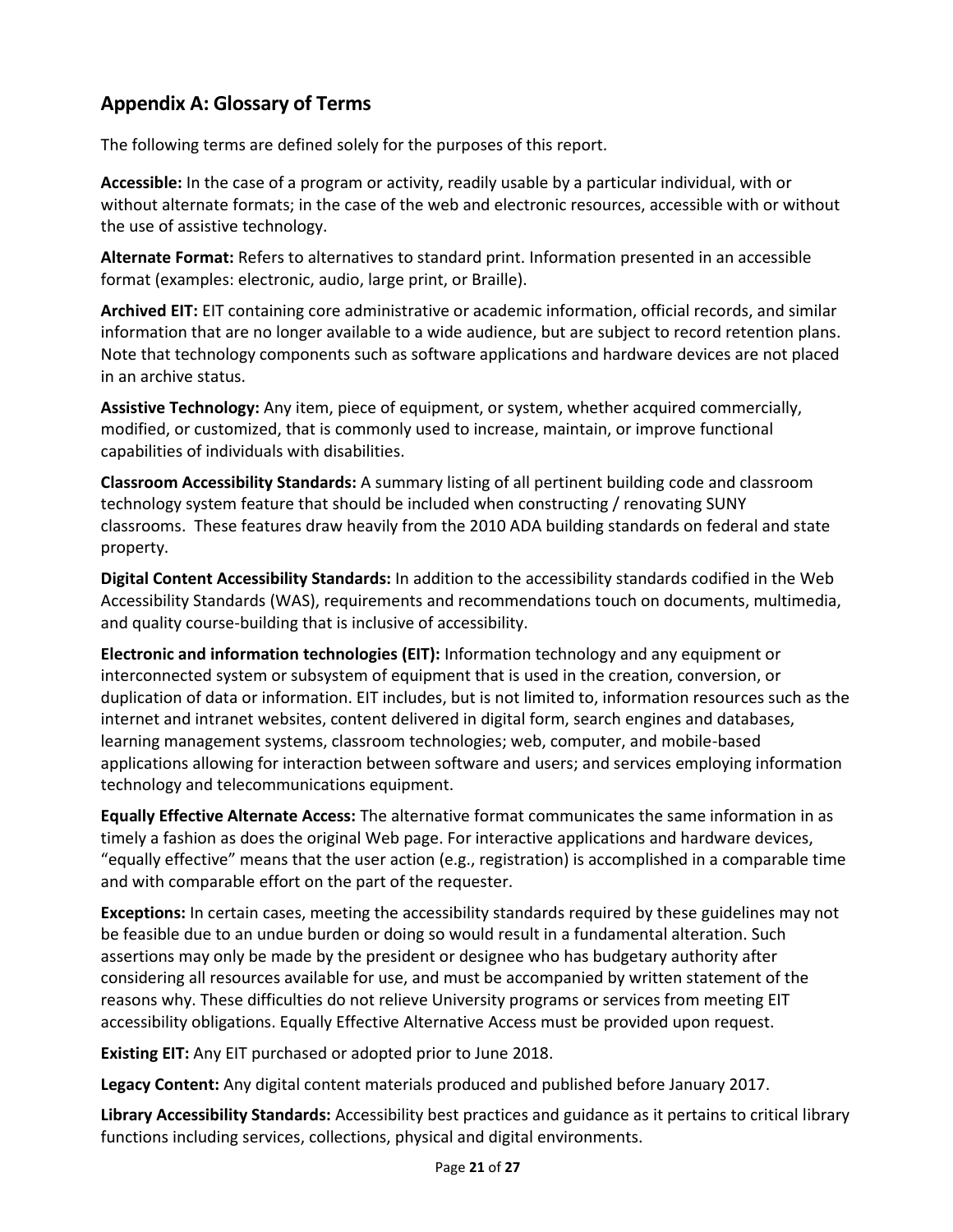**Procurement Accessibility Conformance Standards:** Checklist for including accessibility as a requirement within the purchasing process for electronic information and technologies.

**Web Accessibility Standards:** Baseline requirements for compliance with the international web accessibility guidelines - Web Content Accessibility Guidelines (WCAG). Campuses are encouraged to go above and beyond these standards to ensure websites are accessible and usable to all.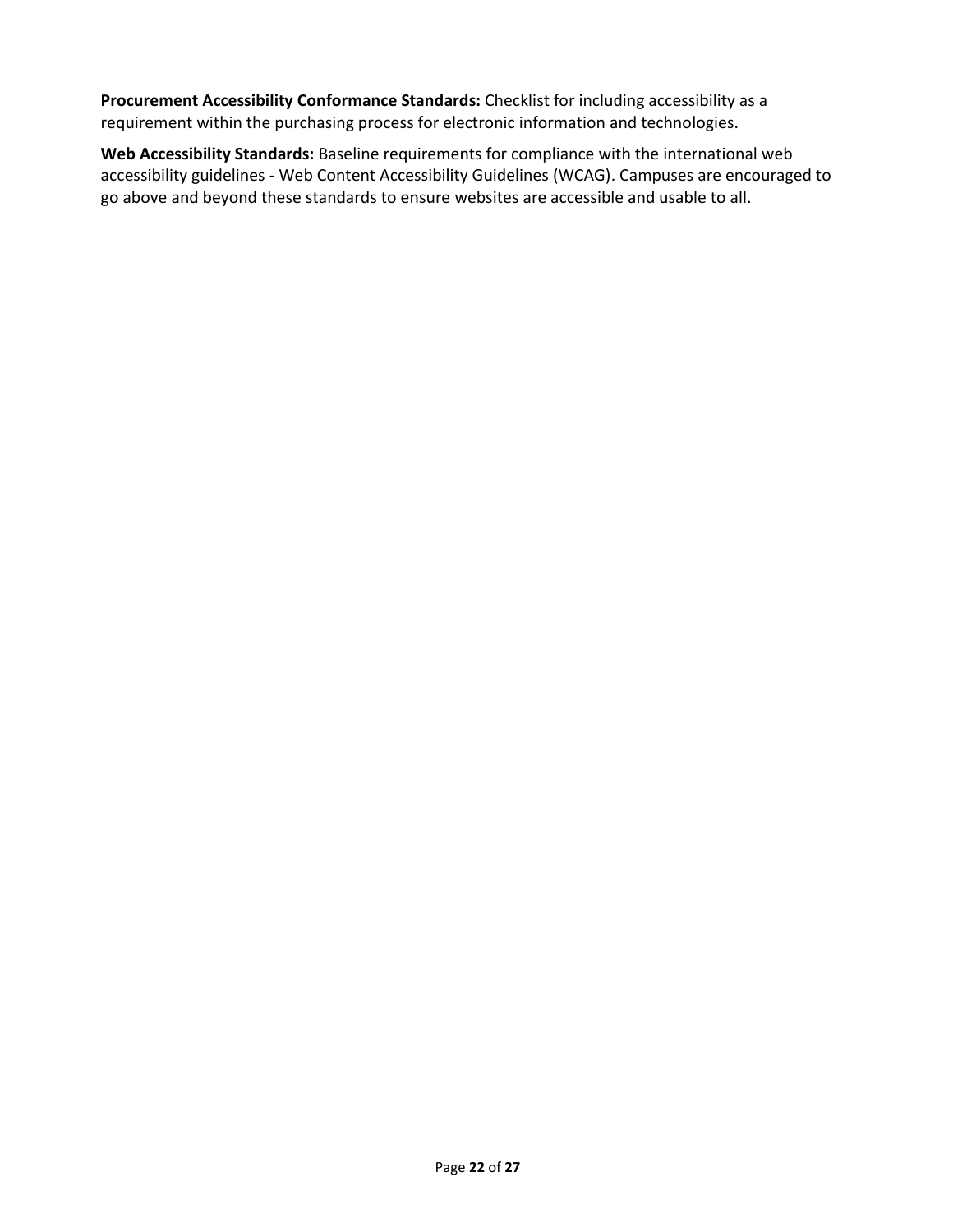# **Appendix B: Committee and Subcommittee Members**

Committee and subcommittee members represented key stakeholders across SUNY. Additional consultation with professionals representing the interests of finance, facilities, role-alike groups and shared governance bodies contributed to the final recommendations within this Report.

#### *EIT Accessibility Committee*

Nazely Kurkjian, Chair, Coordinator of Disability, Diversity & Nontraditional Student Services, SUNY System Administration

Joe Gardiner, Interim Chief Information Officer, SUNY System Administration Carrie Pause, U-Wide Shared Services Business Application Dev., SUNY System Administration Seth Gilbertson, Associate Counsel, SUNY System Administration Tom Hippchen, Director of University-wide Procurement, SUNY System Administration Annabella Clark, University-wide Strategic Sourcing Partner, SUNY System Administration Brian Bartlett, Business Manager, SUNY Center for Professional Development Dan Feinberg, Manager, Campus Partnerships, Open SUNY Sumana Silverheels, Technology Accommodations Coordinator, Buffalo State College Meghan Pereira, Director of Instructional Design & Training, Buffalo State College Andrew Tucci, Director of Educational Communications, Binghamton University Gabriella Vasta, Coordinator of Access & Equity Services, SUNY Delhi Tamara Mariotti, Coordinator of Accessibility Resources, Mohawk Valley Community College Cheri Weber, Director of Technology Procurements, University at Buffalo Kristy Smith, Staff Assistant, Procurement, University at Buffalo Katherine Bertel, Outreach & Engagement Librarian, Buffalo State College Mark Greenfield, Web Accessibility Officer, University at Buffalo Casey Hickey, Web & Digital Marketing Specialist, SUNY Cortland

#### *Procurement Subcommittee*

Nazely Kurkjian, *Chair,* Coordinator of Disability, Diversity & Nontraditional Student Services, SUNY System Administration Tom Hippchen, Director of University-wide Procurement, SUNY System Administration Cheri Weber, Director of Technology Procurements, University at Buffalo Kristy Smith, Staff Assistant, Procurement, University at Buffalo Shady Azzam-Gomez, Vice President for Information Technology and CIO, SUNY Suffolk Beatriz Castano, Administrative Director for Business Operations, SUNY Suffolk Seema Menon, Associate Administrative Director of Business Operations, SUNY Suffolk Kari D'Amico, Licensing Manager, Buffalo State College Bob Baumet, Director, Accounts Payable, Buffalo State College Sean Moriarty, Chief Technology Officer, SUNY Oswego Michael Standridge, Associate Director of Purchasing, Stony Brook University Mary La Corte, Assistant Director of Documents, Stony Brook University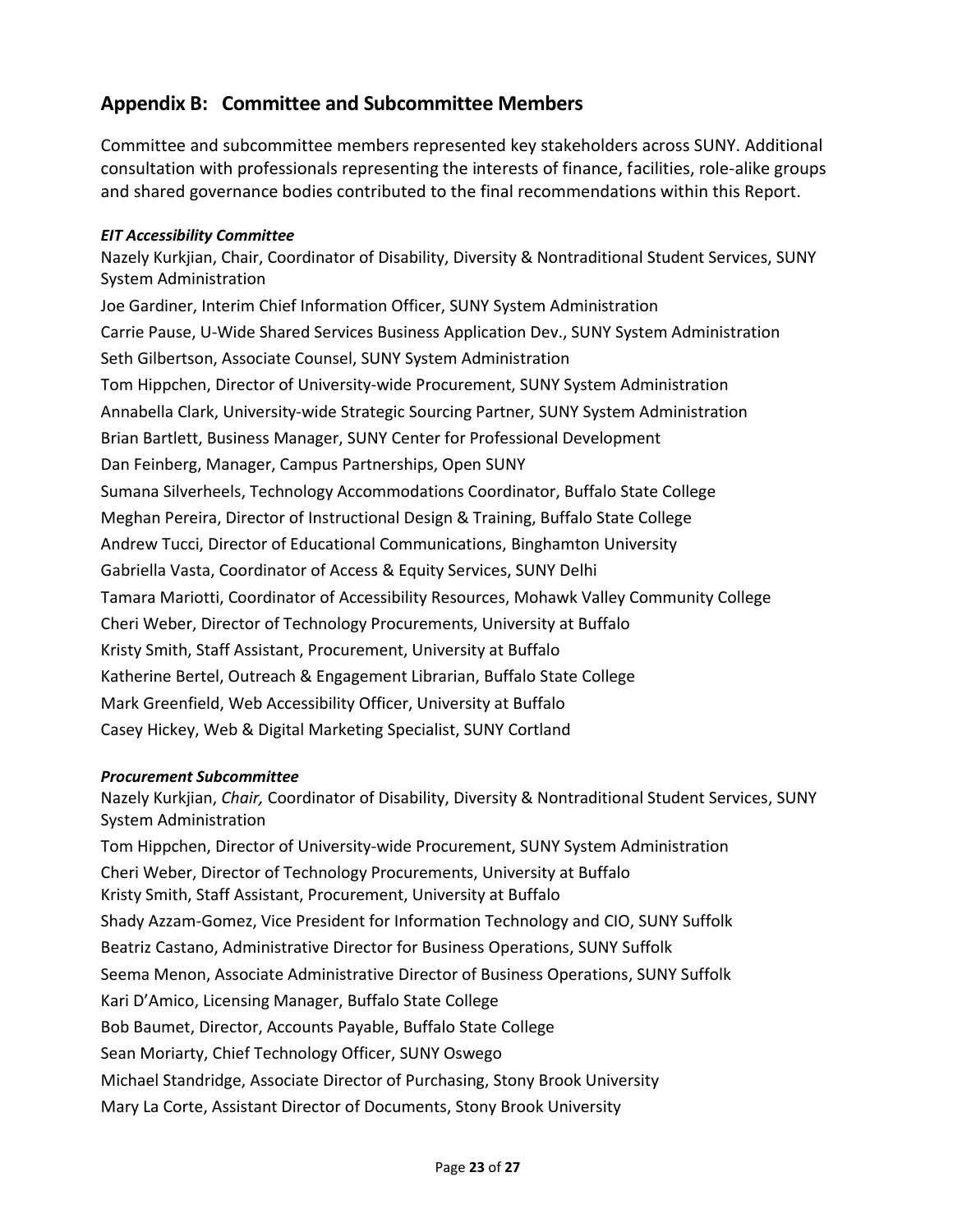## *Web Accessibility Subcommittee*

Mark Greenfield, *Chair,* Digital Strategist and Web Accessibility Officer, University at Buffalo Casey Hickey, Web & Digital Marketing Specialist, SUNY Cortland Carrie Pause, U-Wide Shared Services Business Application Dev., SUNY System Administration Grace Valente, Programmer/Collaboration Platforms, SUNY System Administration John Dassatti, LMS Administrator, Open SUNY Colleen Callahan, Associate Director Web Community + Dev, Buffalo State College

#### *Libraries Subcommittee*

Katherine Bertel, *Chair,* Outreach & Engagement Librarian, Buffalo State College Amy Rockwell, First Year Experience Librarian; Coordinator of Disability Access Services at E.H. Butler Library, Buffalo State College Morgan Bond, Resource Sharing Library, SUNY Oswego Sharona Ginsberg, Learning Technologies Librarian, SUNY Oswego Emily Mitchell, Coordinator of Library Technology, SUNY Oswego Karen Gardner-Athey, Library Systems Trainer, SUNY System Administration

#### *Digital Content Subcommittee*

Gabriella Vasta, *Chair,* Coordinator of Access & Equity Services, SUNY Delhi Dan Feinberg, Manager, Campus Partnerships, Open SUNY Sumana Silverheels, Technology Accommodations Coordinator, Buffalo State College Meghan Pereira, Director of Instructional Design & Training, Buffalo State College Tamara Mariotti, Coordinator of Accessibility Resources, Mohawk Valley Community College Mark McBride, Library Senior Strategist, Open Educational Resources, System Administration Sabrina Johnson-Taylor, Assistant Dean of Learning Resources, Corning Community College Kenneth Fass, Web Operations Manager/Print Shop Manager, SUNY Delhi Diane Hamilton, Instructional Designer for Online Teaching and Learning, University at Albany

#### *Classroom Design & Technology Subcommittee*

Andrew Tucci, *Chair,* Director of Educational Communications, Binghamton University Fermin Romero, Assistant Director Tech Services, SUNY Broome Christopher Taverna, Applications Administrator/Trainer, SUNY Fredonia John McCune, Director of Technology Support Services, SUNY Fredonia Emily Trapp, Director, Instructional Media Services, SUNY New Paltz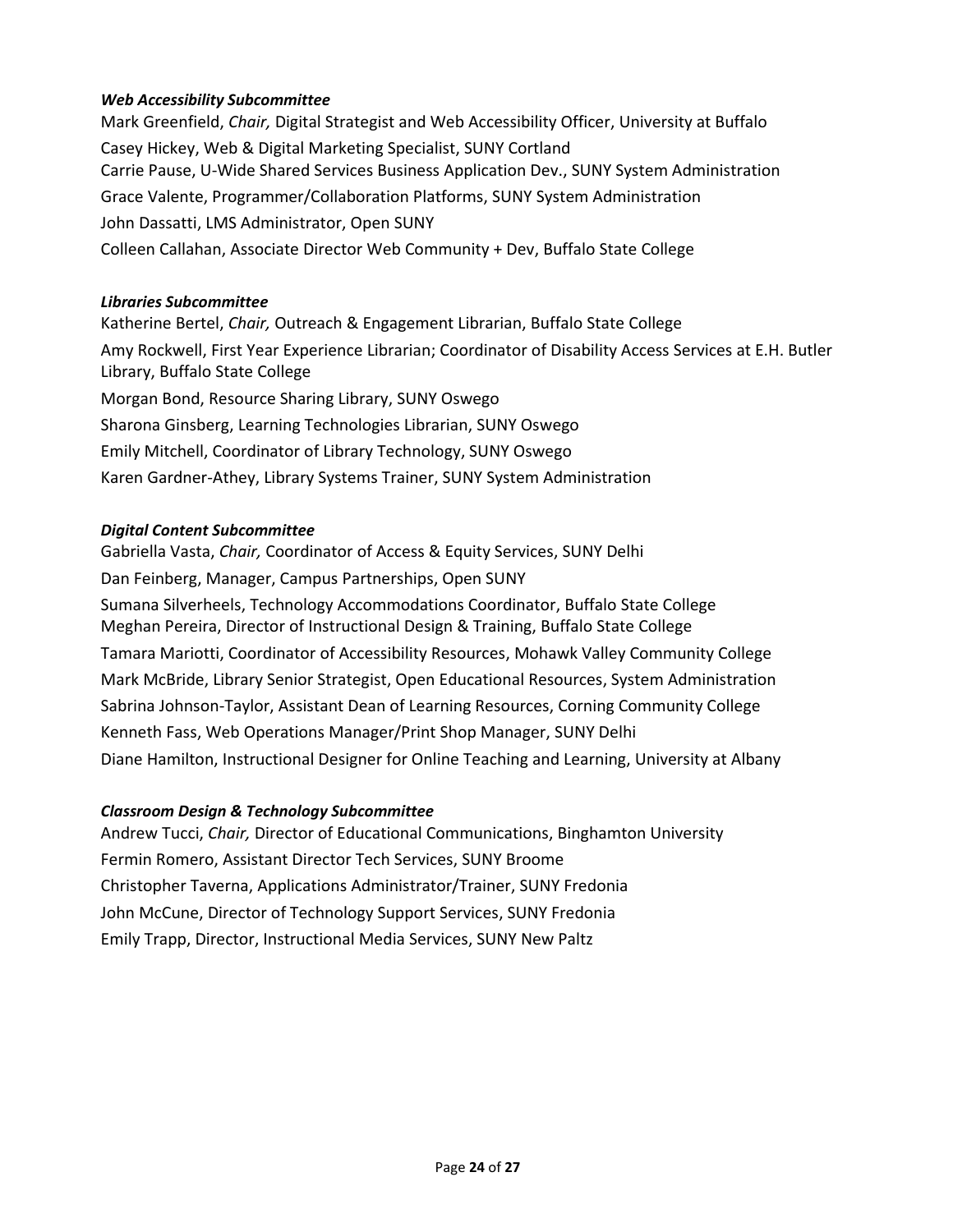# **Appendix C: Associated Standards and Guidelines**

*The following standards and guidelines are included here as they represent responsibilities/requirements related to electronic and information technology accessibility.*

| <b>Classroom Accessibility Standards</b>                                                                                                                                                                                                                 |                 |                                |
|----------------------------------------------------------------------------------------------------------------------------------------------------------------------------------------------------------------------------------------------------------|-----------------|--------------------------------|
| <b>Classroom Seating and Access</b>                                                                                                                                                                                                                      | <b>Required</b> | <b>Strongly</b><br>Recommended |
| Classrooms with 4 - 25 seats, 1 wheelchair space required                                                                                                                                                                                                | x               |                                |
| Classrooms with 26 - 50 seats, 2 wheelchair spaces required                                                                                                                                                                                              | x               |                                |
| Classrooms with 51 - 150 seats, 4 wheelchair spaces required                                                                                                                                                                                             | x               |                                |
| Classrooms with 151 - 300 seats, 5 wheelchair spaces required                                                                                                                                                                                            | x               |                                |
| Classrooms with 301 - 500 seats, 6 wheelchair spaces required                                                                                                                                                                                            | x               |                                |
| Classrooms with 501 - 5000 seats, 6 wheelchair spaces plus 1 for each 150 above 501.                                                                                                                                                                     | x               |                                |
| Classrooms with 5001 and over, 36 wheelchair spaces plus 1 for each 200 over 500.                                                                                                                                                                        | x               |                                |
| A single wheelchair space is defined as 36" x 48", making provisions for space entry, turnaround, and<br>knee/toe clearance                                                                                                                              | x               |                                |
| Wheelchair spaces shall have similar lines of sight to instructor as other student stations                                                                                                                                                              | x               |                                |
| Accessible pathways in to and out of classrooms shall be 36" wide, with no less than 32" of passing<br>clearance based on wall features                                                                                                                  | x               |                                |
| Doors and doorways to Classrooms shall conform to section 403 standards based on how the<br>classroom is set up (entry & exit points, hallways, door opening direction, double doors, etc.)                                                              | x               |                                |
| Wheelchair turn around space shall be accommodated based on space needs of wheelchair spaces,<br>including instructor area. Various provisions exist based on room layouts.                                                                              | x               |                                |
| Bariatric seating options should be made available wherever possible                                                                                                                                                                                     |                 | x                              |
| <b>Signage</b>                                                                                                                                                                                                                                           | <b>Required</b> | <b>Strongly</b><br>Recommended |
| Accessible Room features like Assisted Listening Systems shall include appropriate signage indicating<br>their availability and information on how to obtain them (or responsible office contact information).<br>Signage shall be conspicuously placed. | x               |                                |
| Doors at exit passages shall include tactile signage at 48" above finished floor                                                                                                                                                                         | x               |                                |
| Wheelchair accessible student stations are to be identified by common symbol                                                                                                                                                                             | x               |                                |

| <b>Library Accessibility Guidelines</b>                                                                                         |                 |                                |
|---------------------------------------------------------------------------------------------------------------------------------|-----------------|--------------------------------|
| Webpage for Library Accessibility (Includes the Following Information)                                                          | <b>Required</b> | <b>Strongly</b><br>Recommended |
| Liaison or contact person within the library for general accessibility support, if different from EIT-<br>accessibility liaison | x               |                                |
| Information about adaptive software or technology available through the library                                                 | x               |                                |
| Elevator, entrance, and restroom access                                                                                         |                 | $\boldsymbol{\mathsf{x}}$      |
| Information about circulating adaptive technology, if available                                                                 |                 | x                              |
| <b>Additional Library Services</b>                                                                                              | <b>Required</b> | <b>Strongly</b><br>Recommended |
| Provide clear signage for scanner and print stations                                                                            |                 | x                              |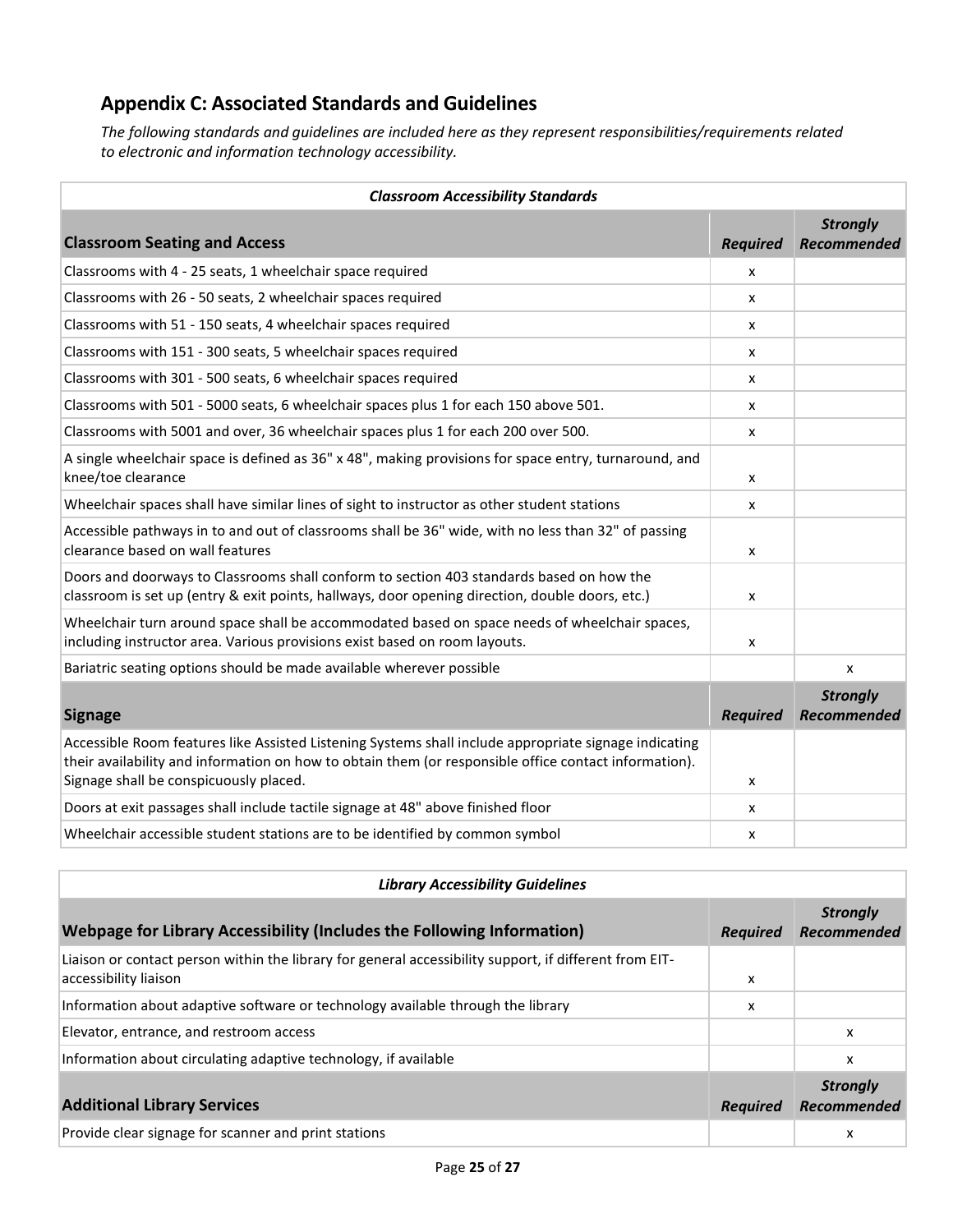| <b>Library Accessibility Guidelines</b>                                                                                                                                                                                                              |                 |                                |
|------------------------------------------------------------------------------------------------------------------------------------------------------------------------------------------------------------------------------------------------------|-----------------|--------------------------------|
|                                                                                                                                                                                                                                                      |                 |                                |
| Event materials have an equal access statement to provide patrons an opportunity to request<br>accommodations                                                                                                                                        |                 | x                              |
| Consider accessibility when making furniture and layout choices (i.e. height of furniture, adjustable or<br>not, leaving wide enough paths, placement/storage of tools) - refer to Classroom Technology and<br>Design standards for further guidance | x               |                                |
| Collection development should include materials with accurate and current information on the<br>spectrum of disabilities, issues, and services.                                                                                                      | X               |                                |
| <b>Assistive Technology</b>                                                                                                                                                                                                                          | <b>Required</b> | <b>Strongly</b><br>Recommended |
| Accessible technology is made readily available to students, faculty, and staff using library resources                                                                                                                                              | x               |                                |
| Clearly advertise where and how to access assistive software or hardware (e.g. webpage for library<br>accessibility)                                                                                                                                 | x               |                                |
| Incorporate induction loop technology in rooms where events/speakers are hosted - refer to<br>Classroom Technology and Design standards for further guidance                                                                                         |                 | x                              |
| <b>Basic Technology (free or low cost):</b>                                                                                                                                                                                                          |                 |                                |
| Screen magnification (Zoom Text)                                                                                                                                                                                                                     | x               |                                |
| Text magnification - hard copy (CCTV)                                                                                                                                                                                                                | x               |                                |
| Screen reader                                                                                                                                                                                                                                        | x               |                                |
| Large type/contrast keyboard; alphabet-order keyboards                                                                                                                                                                                               | x               |                                |
| Furniture at appropriate height for wheelchairs                                                                                                                                                                                                      | x               |                                |
| Advanced Technology (paid licenses or higher cost):                                                                                                                                                                                                  |                 |                                |
| Speech-to-text (Dragon Naturally) and text-to-speech (Kurzweil 3000, JAWS, Read&Write GOLD)                                                                                                                                                          |                 | x                              |
| Braille embosser/printer with conversion software                                                                                                                                                                                                    |                 | x                              |
| Specialized hardware (noise reduction headphones, trackball mouse, microphones, etc.)                                                                                                                                                                |                 | x                              |
| Separate Assistive Technology Labs/Spaces and Other Accommodations:                                                                                                                                                                                  |                 |                                |
| Scent-free                                                                                                                                                                                                                                           |                 | x                              |
| Quieter/reduced stimulus space                                                                                                                                                                                                                       |                 | x                              |
| Adjustable tables and/or chairs                                                                                                                                                                                                                      |                 | x                              |
| Access to more specialized software and equipment (paid licenses)                                                                                                                                                                                    |                 | x                              |
| Provide assistive technology kits that can be borrowed, include items such as trackball mouse, large<br>type keyboard, magnifiers                                                                                                                    |                 | x                              |